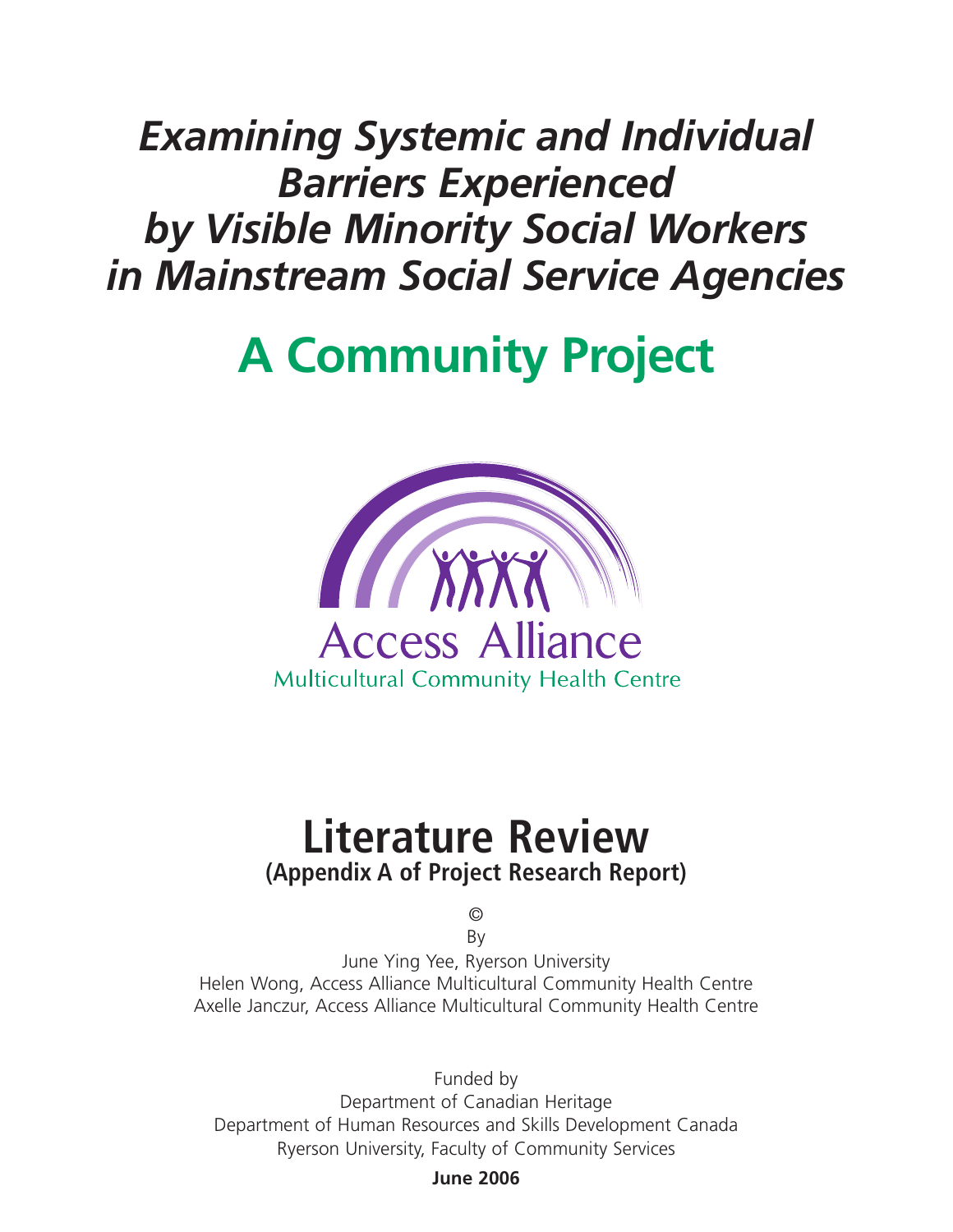Without the financial support of the Department of Canadian Heritage, the Department of Human Resources and Skills Development Canada, this research study would not have been possible.

Further, we wish to acknowledge Ryerson University, Faculty of Community Services which provided matched funds for faculty release time thereby demonstrating how academic institutions support community based, participatory research that can lead to systemic change.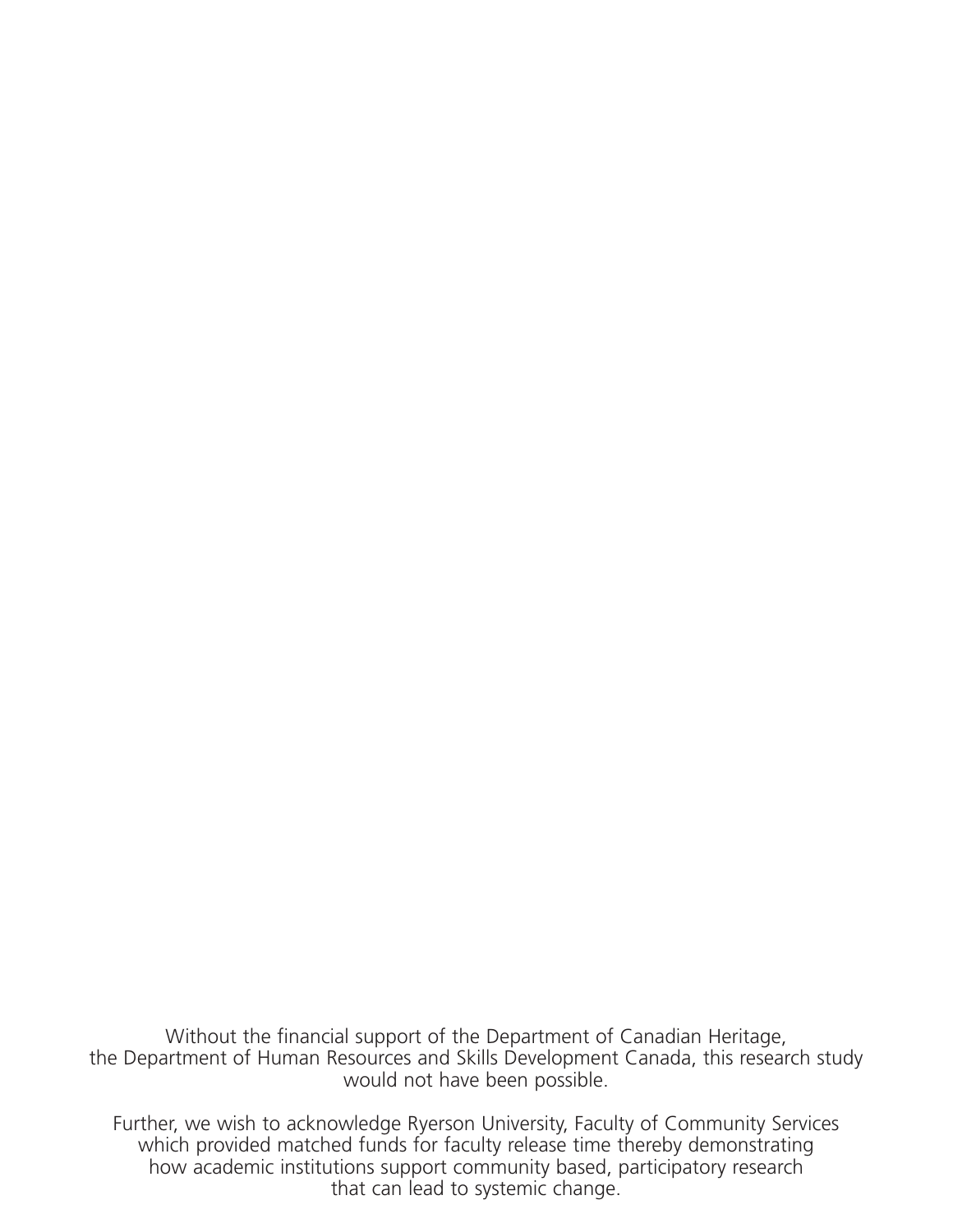#### **TABLE OF CONTENTS**

| Inaccessible and Inadequate Information for Internationally Educated Social                |  |
|--------------------------------------------------------------------------------------------|--|
|                                                                                            |  |
|                                                                                            |  |
|                                                                                            |  |
|                                                                                            |  |
|                                                                                            |  |
|                                                                                            |  |
|                                                                                            |  |
| Systemic Discrimination and the Need for an Integrated Anti-Racism Approach12              |  |
|                                                                                            |  |
|                                                                                            |  |
|                                                                                            |  |
|                                                                                            |  |
|                                                                                            |  |
|                                                                                            |  |
|                                                                                            |  |
|                                                                                            |  |
| Expand programs to target stakeholders other than internationally educated professionals16 |  |
|                                                                                            |  |
|                                                                                            |  |
|                                                                                            |  |
|                                                                                            |  |
|                                                                                            |  |
|                                                                                            |  |
|                                                                                            |  |
|                                                                                            |  |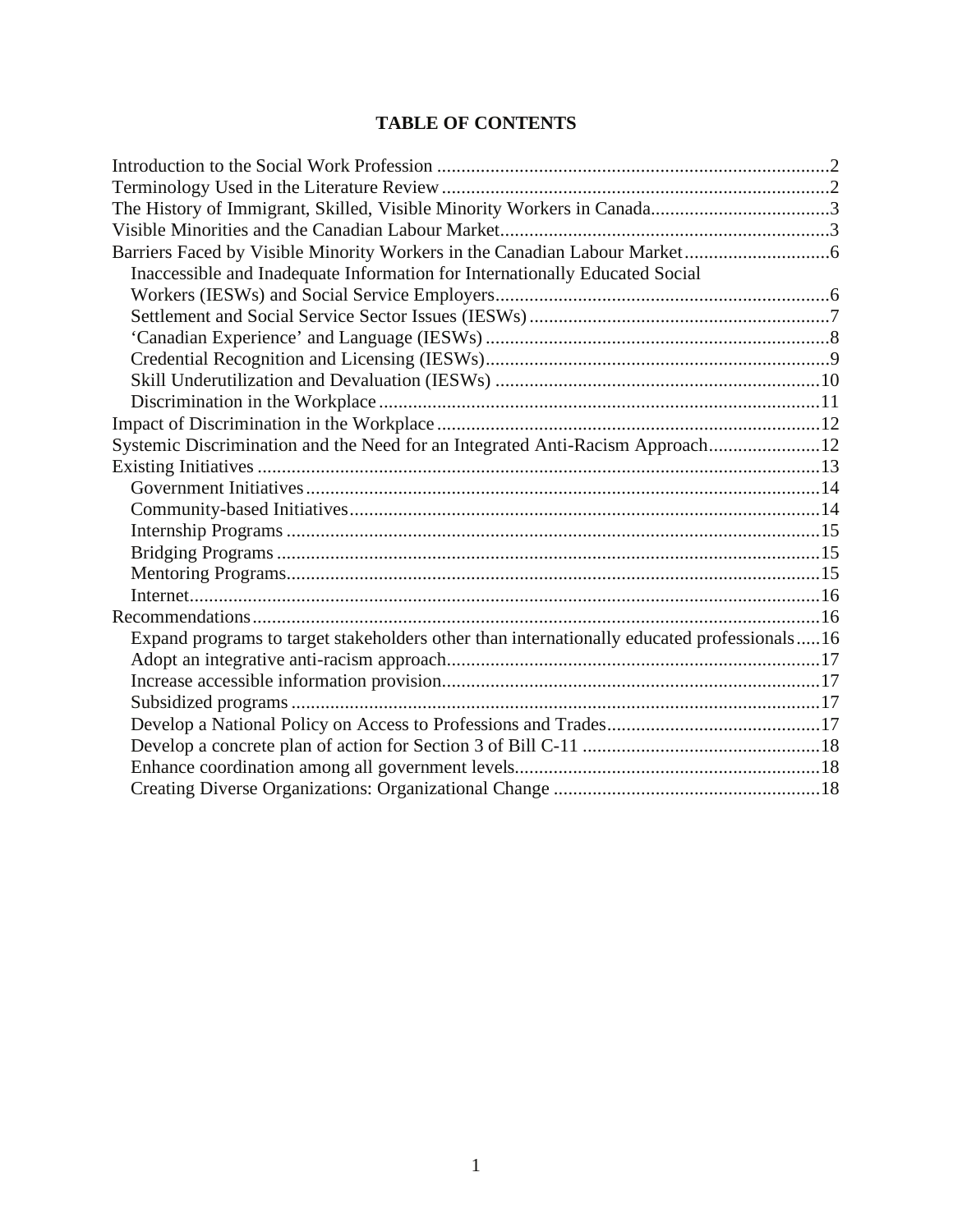#### **Introduction to the Social Work Profession**

Social work is a profession that strives to protect the rights of visible minorities and other disadvantaged groups. Yet this extensive literature review reveals that it is also a profession where social workers who come from disadvantaged groups still experience individual and systemic level forms of discrimination. Internationally as well as Canadian educated visible minority social workers in Canada face systemic barriers to employment in the field of social work, particularly in mainstream social service agencies. The issue of systemic discrimination is of particular importance to social work, which prides itself on being a profession committed to the pursuit of social justice (Canadian Association of Social Workers, 1994). The social work profession has widely adopted anti-racism and anti-oppression oriented initiatives in its educational institutions and particularly at some of its workplaces where the anti-oppression approach has been adopted as the primary practice model (Wilson & Beresford, 2000).

While social work values demand social change, the profession's denial of adequate and equitable access to the employment of visible minority social workers perpetuates society's systemic and institutional structures that are discriminatory and oppressive. Ironically, the skills and knowledge of visible minority social work professionals, particularly of those who have been internationally educated, are much needed in the field of social work in Canada. With Canada's increasingly diversified population, not only are language abilities and cultural knowledge imperative for service provision in working with visible minority communities and individuals, but the demand for social workers is also increasing because of Canada's ageing baby boom population and the corresponding reliance on immigrants to fill the gaps in the domestic labour market (O'Reilly, 2001). Like many other areas of the labour market, the social services sector is also concerned with current and projected skill shortages. Notwithstanding, there is the reality that a more diverse group of social work professionals is very much needed at a time of a growing and diverse service user group.

#### **Terminology Used in the Literature Review**

In keeping with the Employment Equity Act of 1995 and the Canadian Census definition, "visible minorities" are persons who are other than Aboriginal peoples and non-Caucasian or non-White (Department of Justice Canada, 1995). While visible minority professionals may have similar experiences in terms of their visible minority status in the Canadian public sphere, internationally educated professionals' experiences can be viewed as unique and different from that of domestically educated professionals. For instance, internationally educated individuals who obtained their academic and work credentials in a country other than Canada, may face additional barriers in resettlement.

By contrast, the term "Canadian educated" refers to people who obtained their academic and work credentials locally, in Canada. This categorization of visible minority professionals is not static because, as becomes evident in this literature review, many complexities and permutations exist. For example, a person may be internationally educated, but also have training and work experience in Canada, or he or she may be educated in Canada, but not have Canadian work experience, or alternatively he or she may have an international education, but Canadian volunteer experience rather than paid Canadian work experience. Each of these permutations may have a different impact on the individual's employment experience and situation.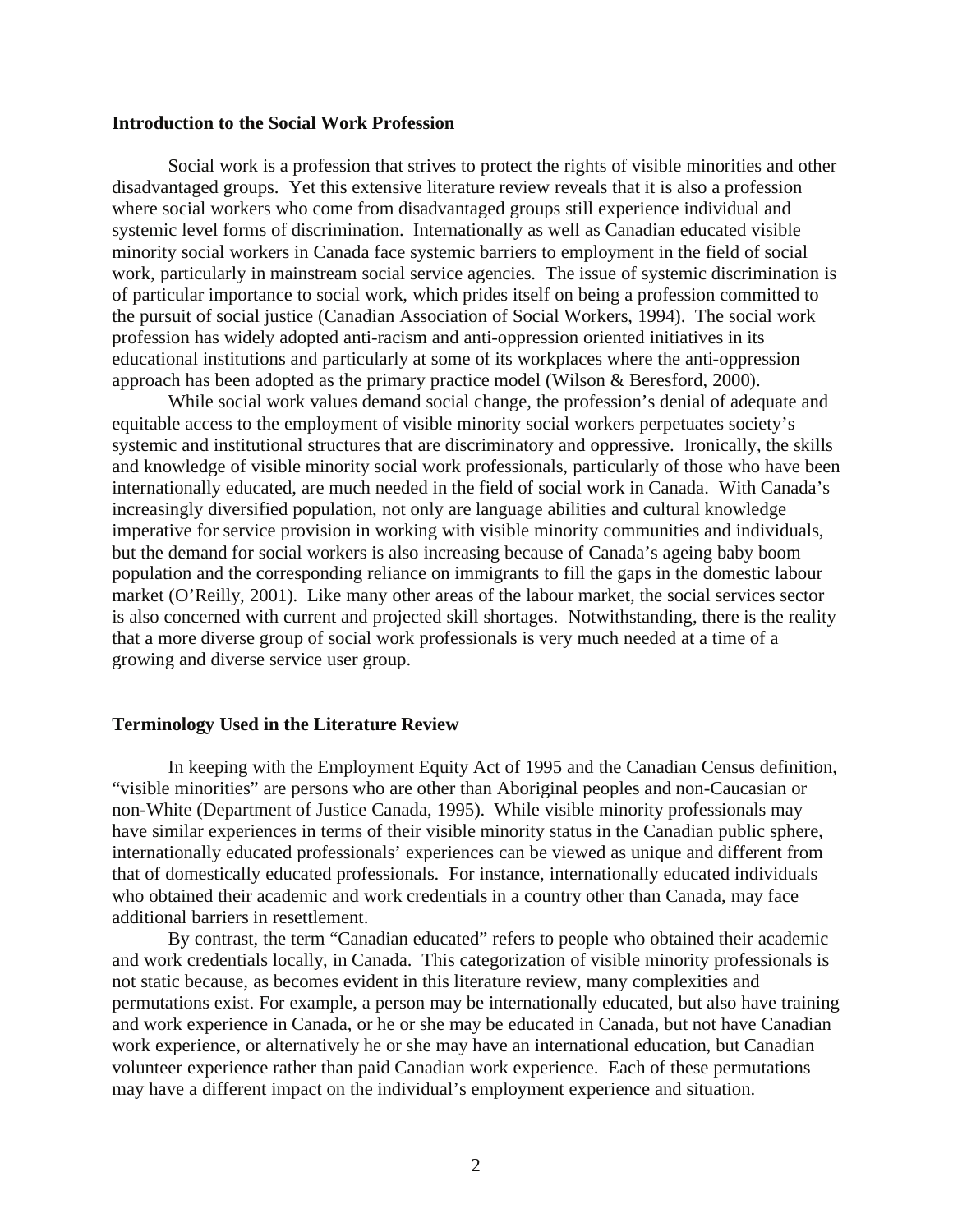Furthermore, all internationally educated professionals are not necessarily visible minorities, and thus may not face the same level, or kinds of difficulties, in the Canadian labour market and field of social work, as those who are considered visible minorities.

#### **The History of Immigrant, Skilled, Visible Minority Workers in Canada**

With the introduction of the points system in 1967 as Canada's primary tool for the selection of skilled workers and the subsequent implementation of a national Multiculturalism policy in 1971, Canada's demographic profile as well as immigration policies changed drastically (Drieger, 2001; Hum & Simpson, 2002; Statistics Canada, 2003; Teelucksingh & Galabuzi, 2005). Specifically, the changes in immigration laws from 1967 have marked a shift in the countries of origin of recent immigrants, who are more likely to be from Asian countries, rather than European countries such as the United Kingdom, Germany, Italy and the United States (Ministry of Industry, 2005; Statistics Canada, 2003). Canada receives over 200,000 immigrants each year, and they account for almost 60% of the national population growth. It is therefore no surprise that over three quarters of Canada's current immigrants are visible minorities and over 200 ethnic groups appeared in the 2001 census, where China, India, the Philippines, Hong Kong, Sri Lanka, Pakistan and Taiwan were the countries of origin for over 40% of all immigrants who came to Canada between 1991 and 2001. The population of visible minorities has been steadily increasing over the past 20 years and between the years 1996 and 2001, this population increased at a rate of six times faster than the total population. In 2001, almost 4 million individuals in Canada identified themselves as a visible minority. Projections show that by 2017, visible minorities will account for 1/5 of Canada's population, which will represent an increase of up to 111% from 2001 (Minister of Industry, 2005).

The skilled worker program of Immigration Canada evaluates individual applicants through a points-based system, whereby points are awarded based on a variety of criteria, including educational qualifications, professional credentials, work experience and official language ability. Given the context of such immigration policies and migration trends, here is an overview:

- $\triangle$  Approximately 73% of internationally educated professionals are visible minorities (MacBride-King & Benimadhu, 2004).
- About 94% of immigrants who arrived during the 1990s were living in the Census Metropolitan areas with the majority of immigrants who arrived of working age.
- About half a million immigrants are expected to join the Canadian workforce by 2006 (Treasury Board of Canada Secretariat, 2000).

#### **Visible Minorities and the Canadian Labour Market**

These trends and numbers are significant in that the proportion of visible minorities, particularly those who are internationally educated, is steadily increasing. Yet various reports and research studies seem to indicate that such populations are under-represented, underemployed, unemployed, and generally experience lower than average income and higher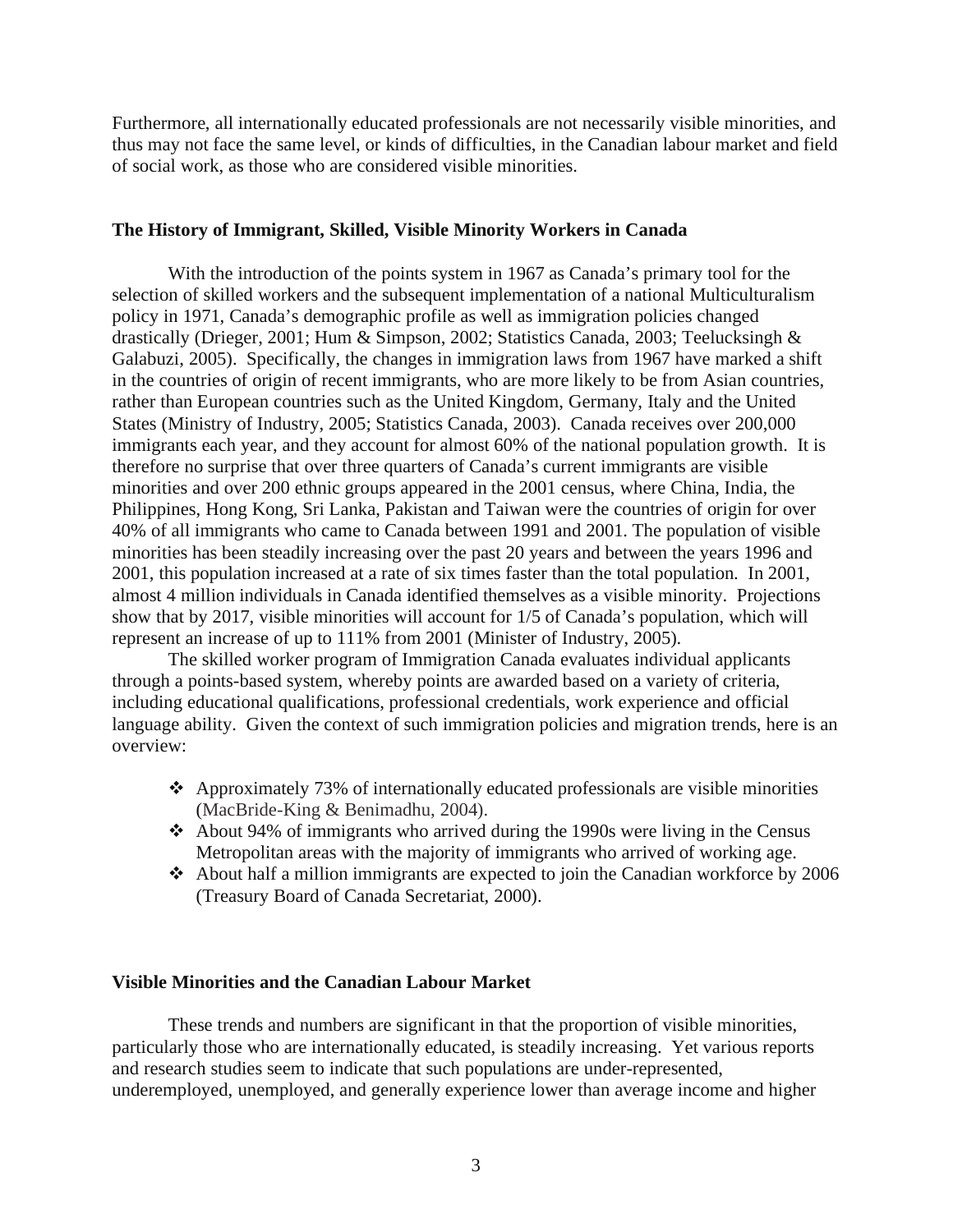than average poverty rates than the dominant majority in Canada (Alboim, Finnie & Meng, 2005; Chui, 2003; Drieger, 2001; Frenette & Morissette, 2003; Harvey, Siu, & Reil, 1999; Hum & Simpson, 2002; Li, 2000; Mata, 1999; Ministry of Training, Colleges and Universities, 2002; Picot & Hou, 2003; PROMPT, 2004b; Reitz, 2005; Schellenberg, 2004; Teelucksingh & Galabuzi, 2005; Treasury Board of Canada Secretariat, 2000). An analysis of the trends and conditions of Canadian census data of Canadian Metropolitan Areas reveals that recent immigrants: had lower employment and higher unemployment rates than Canadian-born; were less likely to work full-year and full-time; were more likely than Canadian-born to be selfemployed in some areas, but not others; and were less likely to be employed in occupations typically requiring a university degree, resulting in an over-representation in low-skilled jobs even though they are more likely than the Canadian-born population to hold a university degree (Schellenberg, 2004). An overview of pertinent reports and research studies reveals that:

- Around 51,000 highly skilled internationally trained professionals settle in Ontario each year, and yet only 23% of them identify being in a regulated profession (Government of Ontario, 2005).
- $\triangle$  Despite having a university education, one in four immigrants holds a job requiring no more than a high-school education (Reitz, 2005; Schellenberg, 2004).
- 88% of internationally educated visible minorities worked as professionals in their country of origin before immigrating to Canada but that once in Canada, only 18% worked as professionals (Basran & Zong, 1998).
- Over 90% of the internationally educated professionals had work experience in their country of origin and over 55% reported feeling that foreign work experience is not fairly recognized by provincial government agencies, professional organizations and educational institutions (Basran & Zong, 1998).
- Over 70% of newcomers faced at least one barrier in accessing the job market and that 6 out of 10 immigrants no longer worked in the same occupational field as before coming to Canada (Chui, 2003).
- $\triangle$  Over the past twenty years, the low income rate of immigrants relative to Canadian born has been steadily increasing even after controlling for time spent in Canada (Picot & Hou, 2003; Schellenberg, 2004).
- $\div$  50% of 1,500 food bank users in Toronto were immigrants, 60% of whom held a university degree or trade certification (Keung, 2005).
- $\cdot \cdot$  The poverty rate of recent immigrants to Canada has risen to over 52% (Jackson, 2001).

These trends and statistical data demonstrate that both internationally educated visible minority professionals and also Canadian-born and educated visible minorities are experiencing some kind of barriers in the domestic labour market. The literature concerned with trends in the Canadian labour market, labour market integration, access to employment, and immigrant settlement indeed confirms that there is a disconnect between the purpose of the points system, in terms of filling domestic labour market shortages and gaps by attracting the most highly skilled and educated immigrants to Canada, and the actual experiences of selected immigrants whose education and training is either underutilized or not utilized at all (Alboim et al., 2005; Anisef et al., 2004; Aydemir & Skuterud, 2004; Bauder, 2003; James, 2005a; Ministry of Training,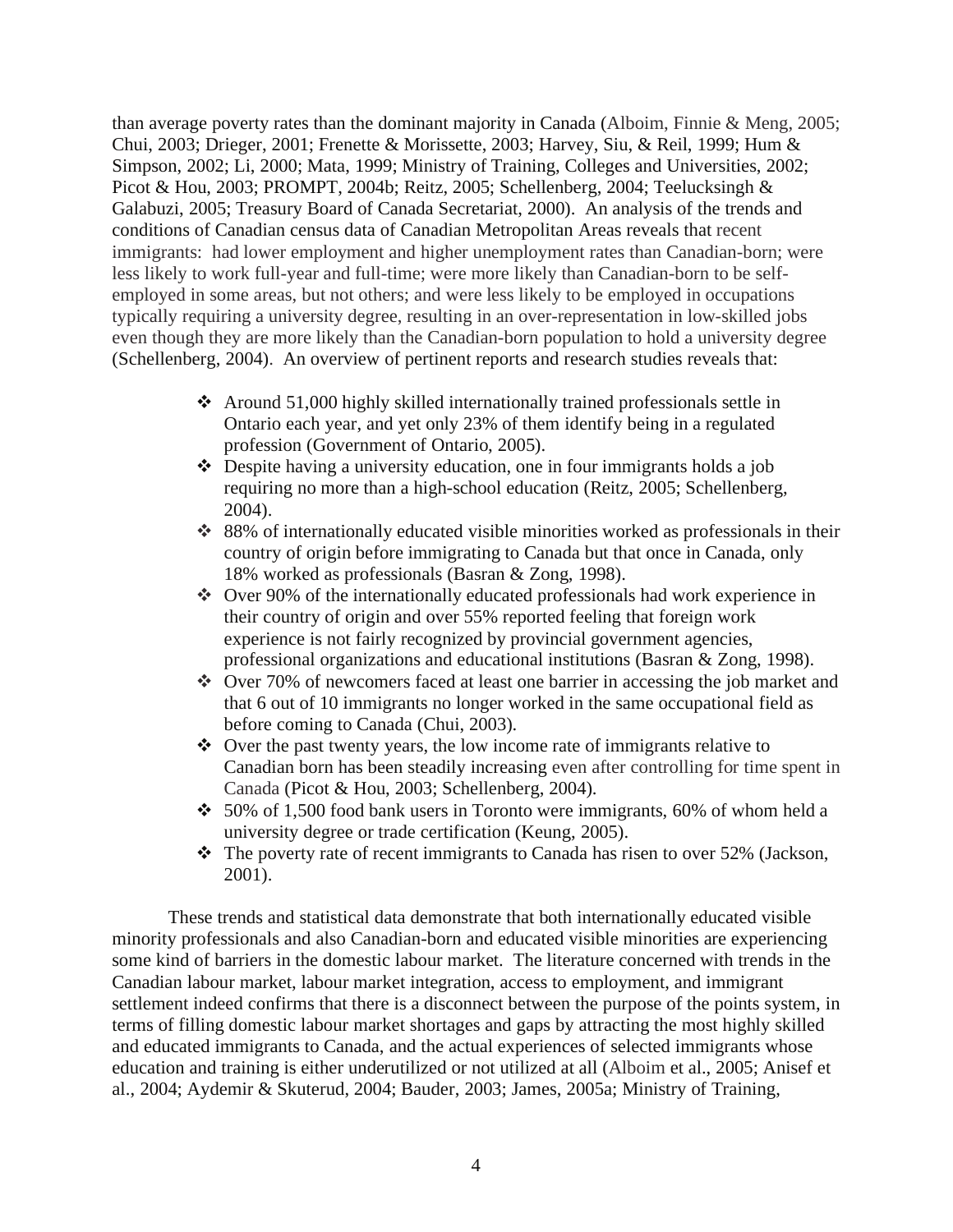Colleges and Universities, 2002; PROMPT, 2004b; Shields, 2004). In other words, qualifying as the most desirable immigrants has not directly translated into gainful employment. This has been particularly the case among regulated trades and professions in which a license from the province and/or a professional regulatory body must be obtained prior to working in that area. In fact, research has found that the number of points granted to an immigrant by a visa officer and the Department of Citizenship and Immigration has no bearing on an individual's ability to practise their profession in Canada (Brouwer, 1999). According to Shields (2004), immigrants are increasingly used as part of the flexible and disposable labour force that has been created to meet the demands of the globalized economy, and immigrants are unable to obtain positions that are equivalent to their level of experience and training.

 The literature also confirms that the experiences of internationally educated professionals are quite similar and comparable to those of visible minorities who are not immigrants and that there are differential levels of labour market success based on geographical origin of immigration and race (Frenette & Morissette, 2003; Kunz, Milan, & Schetagne, 2000; Statistics Canada, 2003; Teelucksingh & Galabuzi, 2005). Statistics Canada's Longitudinal Survey of Immigrants (2003) indicates that 68% of immigrants from Australia were employed in their own professions within 6 months of arriving in Canada, but only 33% of those born in Asia and in the Middle East were similarly employed. Like the situation of immigrants in general, visible minorities are receiving lower economic returns for their human capital. Regardless of place of birth, visible minorities have equal or higher educational credentials than non-racialized groups, but are still facing limitations in their access to employment (Canadian Council for Refugees, 2000; Teelucksingh & Galabuzi, 2005). Canadian-born visible minorities earn systematically less than average and have higher rates of unemployment and underemployment than their colleagues (PROMPT, 2004b; Shields, 2004). According to 2001 Census data, visible minorities' average employment income was about 86% of the average income earned by the general population. Visible minority men earned almost 18% less than the male national average while visible minority women made 26% less employment income than the national average for women (Statistics Canada, 2005a, 2005b). Poverty rates among visible minorities in Canada are also relatively high, over 50% for some groups (Jackson, 2001). In Toronto, over 50% of visible minority families live below the official low-income cut off, whereas the rates among White ethnic groups is less than 10% (Statistics Canada, 2003).

Canadian visible minorities report that getting a job is difficult, but finding a job that matches their qualifications and offers promotional opportunities is even more difficult (Reitz, 2001). They also report that the higher up the organizational hierarchy, the lighter the skin tone becomes, with management positions primarily filled by individuals from non-racialized groups. For example, less than 1% of the membership of Canadian corporate boards consists of visible minorities (James, 2005a). Even in the federal public service sector, where employment equity has been legislated, visible minorities are under-represented, with visible minority women being the most under-represented (Treasury Board of Canada Secretariat, 2000). Inversely, immigrants who have been educated in Britain and the United States tend to obtain jobs that are similar to those of their non-minority Canadian-born counterparts (Shields, 2004).

Considering the overwhelming majority of contemporary internationally trained professionals who constitute visible minorities, visible minority status rather than newcomer status appears to have a major role in the shared experiences of unemployment, underemployment, and the deskilling (Prompt, 2004b) among internationally and Canadian educated professionals who are visible minorities.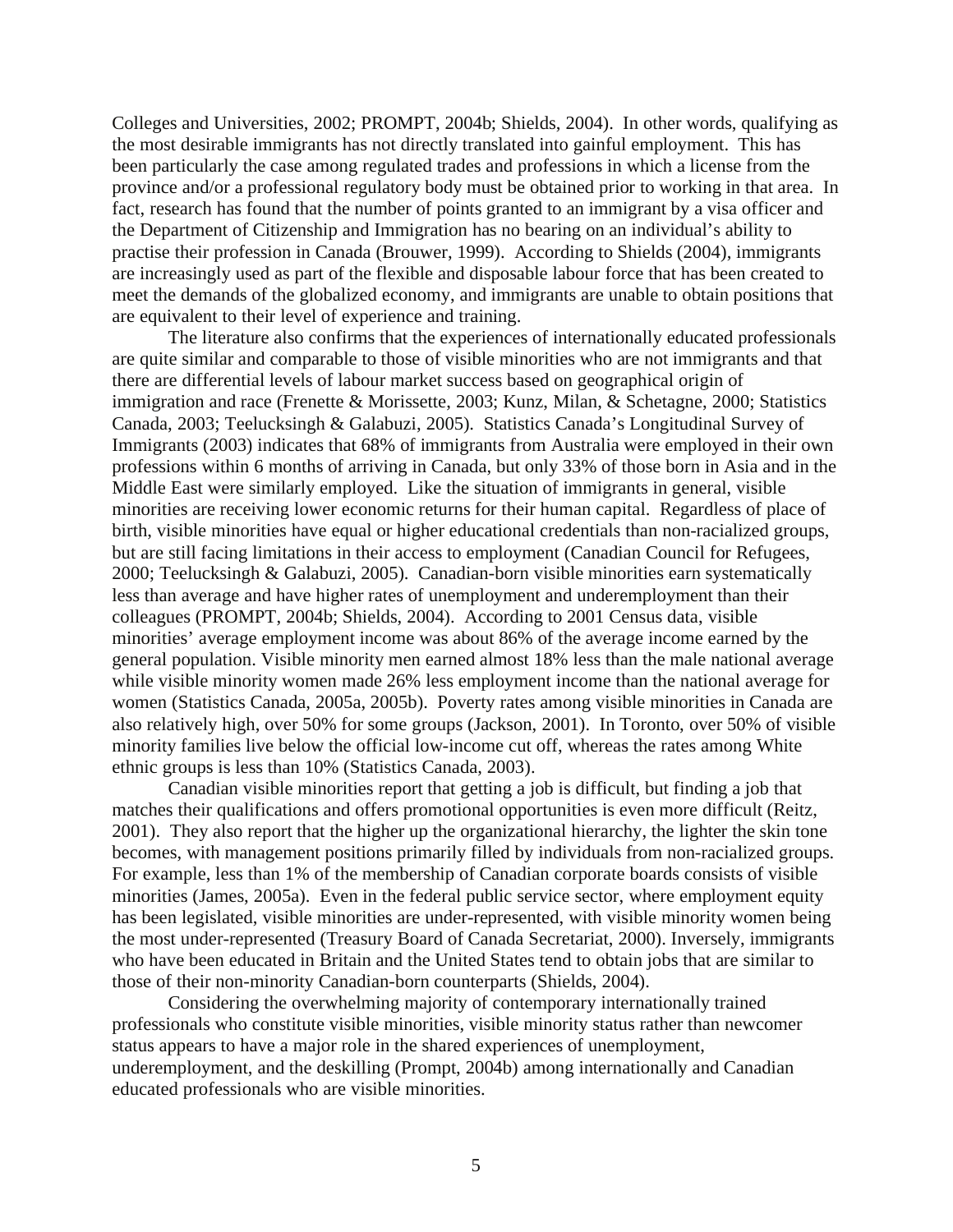#### **Barriers Faced by Visible Minority Workers in the Canadian Labour Market**

Although there is little research documenting the barriers faced by visible minority social workers per se, especially those who are internationally educated, there is some literature on the discrimination and barriers faced by Canadian and internationally educated visible minorities in other human service professions, the labour market in general, as well as in the workplace (Beck, Reitz & Weiner, 2002; Hagey, Choudhry, Guruge, Turrittin, Collins & Lee, 2001; NARCC, 2002). There is also a large body of literature documenting the barriers faced by internationally educated professionals of various disciplines attempting to gain access to their regulated professions, in both the public and private sectors (Azuh, 1998; Graham, 2001; JobStart and Skills for Change, 2001; Mata, 1999; Rahi, 2003).

#### **Inaccessible and Inadequate Information for Internationally Educated Social Workers (IESWs) and Social Service Employers**

Many immigrants arrive in Canada without an adequate understanding or appreciation of the barriers and challenges they are likely to face. Canadian Citizenship and Immigration (CIC) offices overseas are primarily concerned with attracting desirable immigrants but rarely provide prospective immigrants with an accurate picture of what settlement upon arrival in Canada might entail. Apart from the points system itself, and without additional information, skilled workers are often led to believe that they will be able to utilize and ultimately benefit from the skills and education which gained them entry to Canada in the first place. Internationally educated professionals have expressed disillusionment with their immigration process and feelings of being misled regarding the ease of finding employment in the profession of their choice (Centre for Research and Education in Human Services, 2005). There is also a paucity of information about the process of credential recognition and the timelines involved in undergoing this process. This lack of information from federal government sources before and during the immigration process is a major barrier for internationally educated professionals seeking employment in their field in Canada (Ministry of Training, Colleges and Universities, 2002). In an Ontario study, only 20% of immigrants had been informed by federal immigration officials about specific licensing requirements for their profession (Ministry of Training, Colleges and Universities, 2002). The same study found that those who were informed about licensing requirements before immigration were more likely to be working in the exact profession for which they were educated or in a related profession. Other information that has been suggested to be made available prior to arrival is information regarding the labour market, assessment and licensing procedures, and the investments required in order to find employment (Centre for Research and Education in Human Services, 2005).

Once in Canada, the information about specific requirements to enter various professions within the Canadian job market and how to meet them is not easily accessible to internationally educated professionals. In fact, according to a recent study of skilled immigrants in Ontario, 42% of respondents had not heard of academic credential assessment (Ministry of Training, Colleges and Universities, 2002). While 80% of the respondents knew that they required a license to practise their profession in Ontario, 54% did not know the required steps for obtaining such a license. The information provided on Canadian government web sites is presented in either French or English, which is not accessible to those with other language abilities.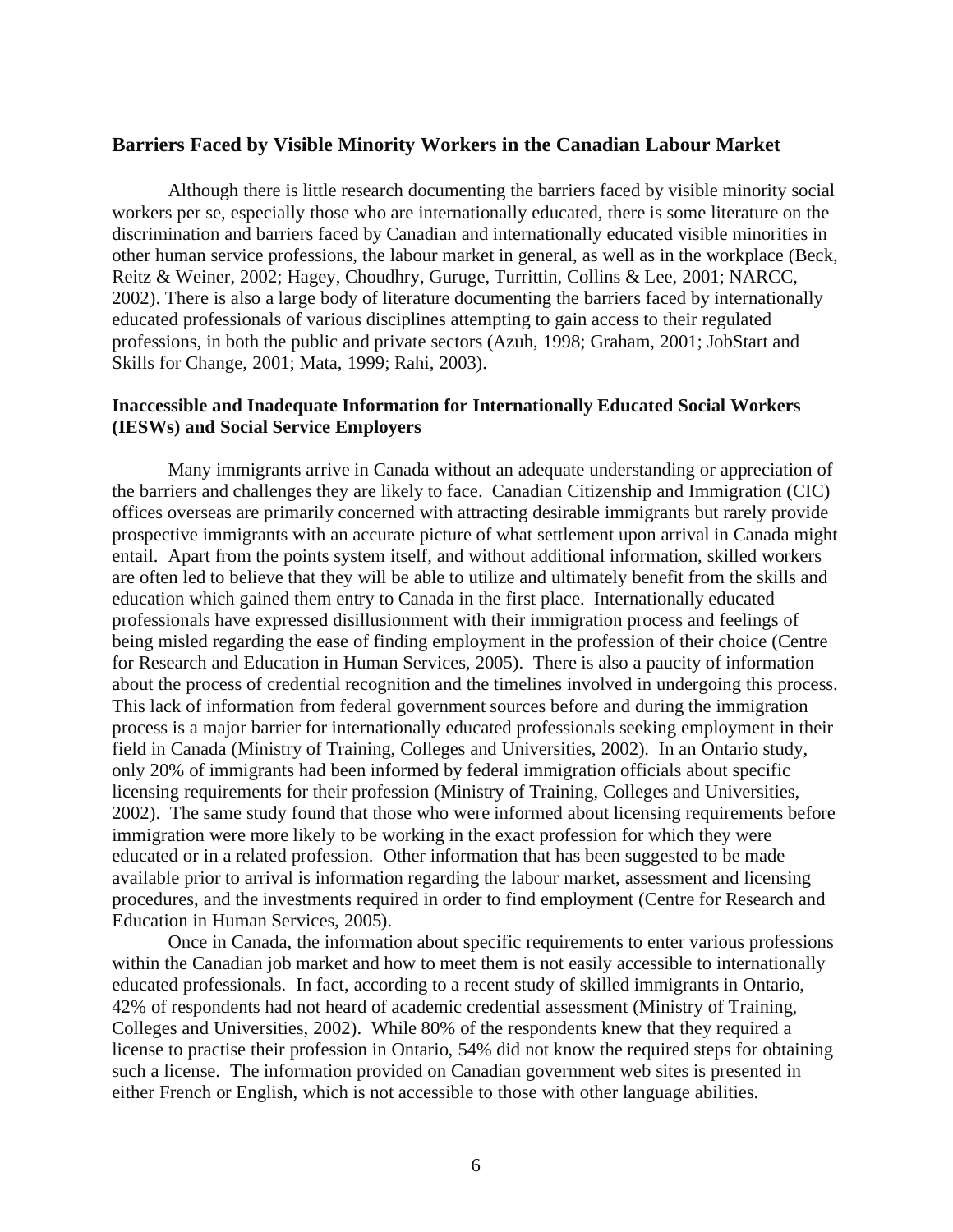Information is not consolidated in an easily accessible, user-friendly way, which means that people who are searching for information prior to immigration may miss key pieces of information. Accessing services once in Canada is also a challenge as information on relevant programs is rarely presented in a format that is easily found. For example, Ontario lacks a consolidated provincial list of immigrant employment support programs (Center for Research and Education in Human Services, 2005). As the majority of jobs in Canada are available primarily through the "unadvertised job market", those who do not have already access to that job market are at a considerable disadvantage.

As current programs and initiatives are primarily targeting internationally educated professionals, those who are providing employment are often uninformed of services that they can tap into. A PROMPT (2004c) study found that almost half of employers surveyed did not know the range of employment initiatives available to assist them in hiring immigrants. Specifically, employers and human resources managers are often unaware of the organizations that provide credential recognition services (ENVIRONICS, 2004). This lack of information could mean that employers will be less likely to take the time to verify an applicant's credentials. Another study conducted by PROMPT found that of all stakeholders, employers were the least clear about the current publicly funded system of immigrant employment initiatives (Centre for Research and Education in Human Services, 2005). The study also found that employers infrequently used specific initiatives to recruit internationally educated professionals. The lack of pre-immigration licensing information, as well as misinformation about the licensing process was presented by regulatory bodies in Ontario as a major challenge to licensing foreign-educated professionals (Ontario Regulators for Access, 2003).

#### **Settlement and Social Service Sector Issues (IESWs)**

Settlement policies at the federal level have not been appropriately adjusted to match the needs of the highly educated and skilled immigrants in Canada (D'Alessandro, 2004). Instead they focus on the basic reception needs of arriving immigrants, such as housing and language instruction, without a focus on employment integration, which is a key aspect of successful settlement. In terms of settlement services, newcomers experience a lack of access to culturally appropriate and anti-racist services that are able to fully meet their needs (Beyenne, et al., 1996). Programs are chronically under-funded and where funding exists it is often limited (Centre for Research and Education and Human Services, 2005). According to Sadiq (2004), a two-tiered system of settlement service has been created out of funding practices that link smaller immigrant service agencies to larger multi-service agencies, at the expense of the formers' autonomy and ability to deliver culturally appropriate services. At this level, immigrants are consequently denied access to the services they require in order to integrate successfully into the new host culture and the labour market.

Existing programs that focus on labour market integration are primarily concerned with individual-level interventions by working directly with the individual immigrant, rather than employers and/or regulatory bodies. The majority of employment services tend to concentrate on increasing the individual's chances of success in the labour market by providing job-search techniques, preparation, resume writing, and generic labour market information workshops. While these services play an important role in addressing some barriers at the individual level, they fail to pay adequate attention to the systemic barriers that the individuals continue to face (Centre for Research and Education and Human Services, 2005). That is, such programs fail in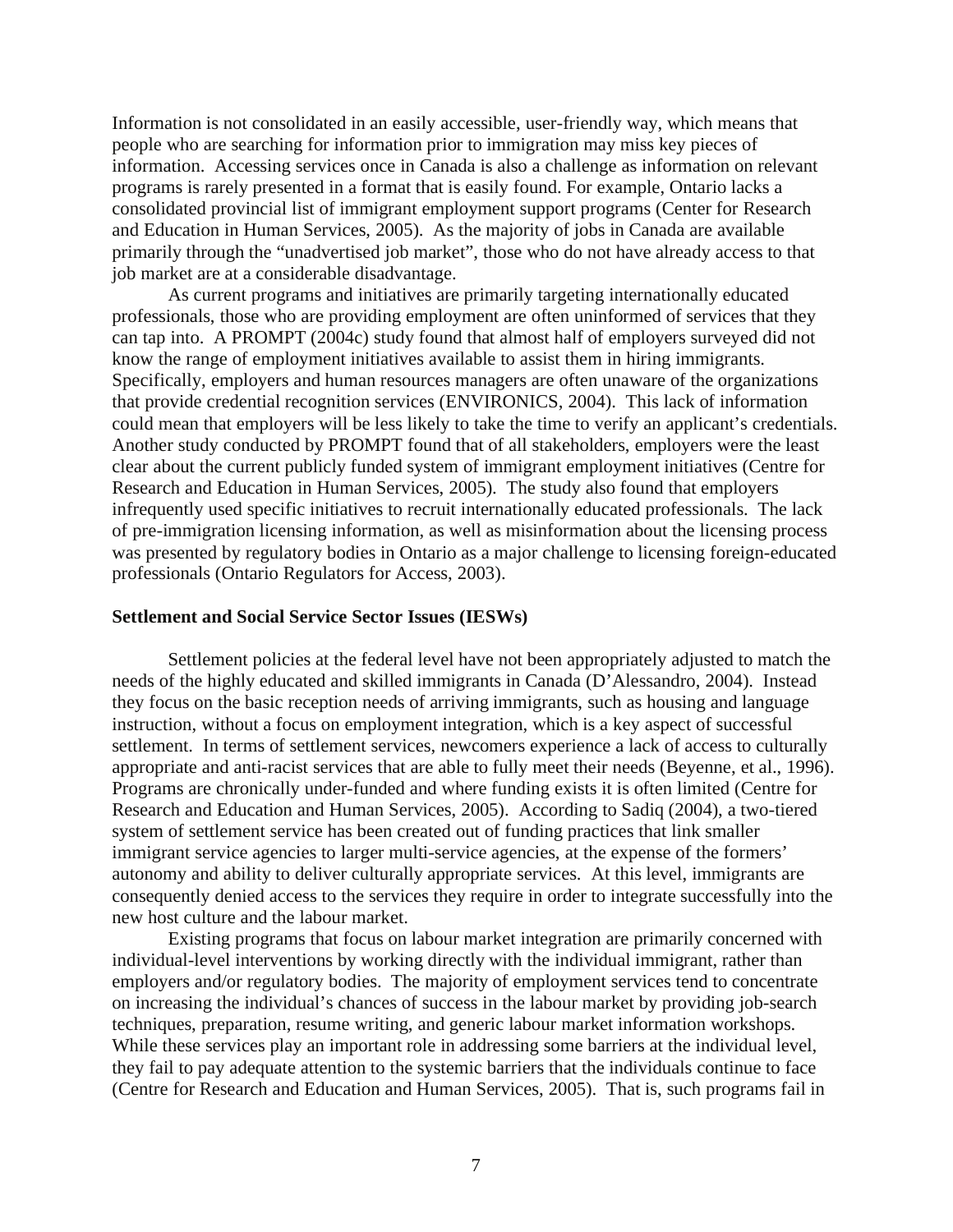working with employers and regulatory bodies who do not recognize or utilize the talents, skills, knowledge and experiences of internationally educated professionals.

#### **'Canadian Experience' and Language (IESWs)**

 Many internationally educated professionals face difficulties with employers and regulatory bodies who fail to recognize previous work experience from an applicant's home country by insisting on Canadian work experience as a prerequisite to accessing a profession in Canada (AIPSO et al., 2001; Aydemir & Skuterud, 2004; Antunes, & MacBride-King, & Swettenham, 2004; ENVIRONICS, 2004; R J Sparks Consulting Inc., 2001). The emphasis on Canadian work experience creates a dilemma for internationally educated professionals who cannot obtain Canadian work experience in their profession when no one will hire them precisely because of a lack of Canadian work experience. In some professions, such as engineering and medicine, prospective employees must have one year of Canadian work experience before they can apply for a license. This situation is intensified as there is no coordinated approach between regulatory bodies and industry to provide direct experience for individuals to apply for a license (AIPSO et al., 2001). Inversely, the reasoning behind "lack of Canadian work experience" represents the devaluation of international experience. Presently there is such an emphasis on equating international experience with Canadian experience that the inherent value and worth of work experience gained in other countries is discounted. Such a discriminatory practice ultimately privileges Canadian work experience over international experience.

According to some employers and human resource managers, Canadian work experience is seen as proof of language and communication skills, an ability to function in the business culture and knowledge of Canadian laws, such as codes of ethics, legislative requirements, employment standards, organizational structures and protocols for communication (ENVIRONICS, 2004; Ontario Regulators for Access, 2003). The limited number of on-the-job placements, potential employer distrust of work experience outside Canada and reduced networking opportunities have been identified by licensing bodies as barriers faced by international educated professionals to obtaining the work experience that they need in order to get licensed (Ontario Regulators for Access, 2003).

According to some employers, language issues, in terms of comprehension, writing and comprehensibility, are a deterrent in hiring internationally educated professionals (ENVIRONICS, 2004; Rahi, 2003). The majority of respondents in a recent survey of Canadian employers and human resource managers who have employed immigrants and internationally educated professionals, said that the immigrant employees did not require any special training beyond what might be required by Canadian-born employees, but when special training was required, it was in the area of job specific language skills (ENVIRONICS, 2004). Employers and human resource managers listed language difficulties as arising in the interviewing process as well as the integration process into the organization. A PROMPT (2004c) study indicated that 79% of employer survey respondents stated that language barriers prevented them from hiring more foreign-educated professionals. New immigrants and prospective employees, however, identified having an accent or 'unusual' names as costing them work opportunities, specifically when phone recruiters are used by employers to weed out those applicants with accents from the job competition (Conference Board of Canada, 2004).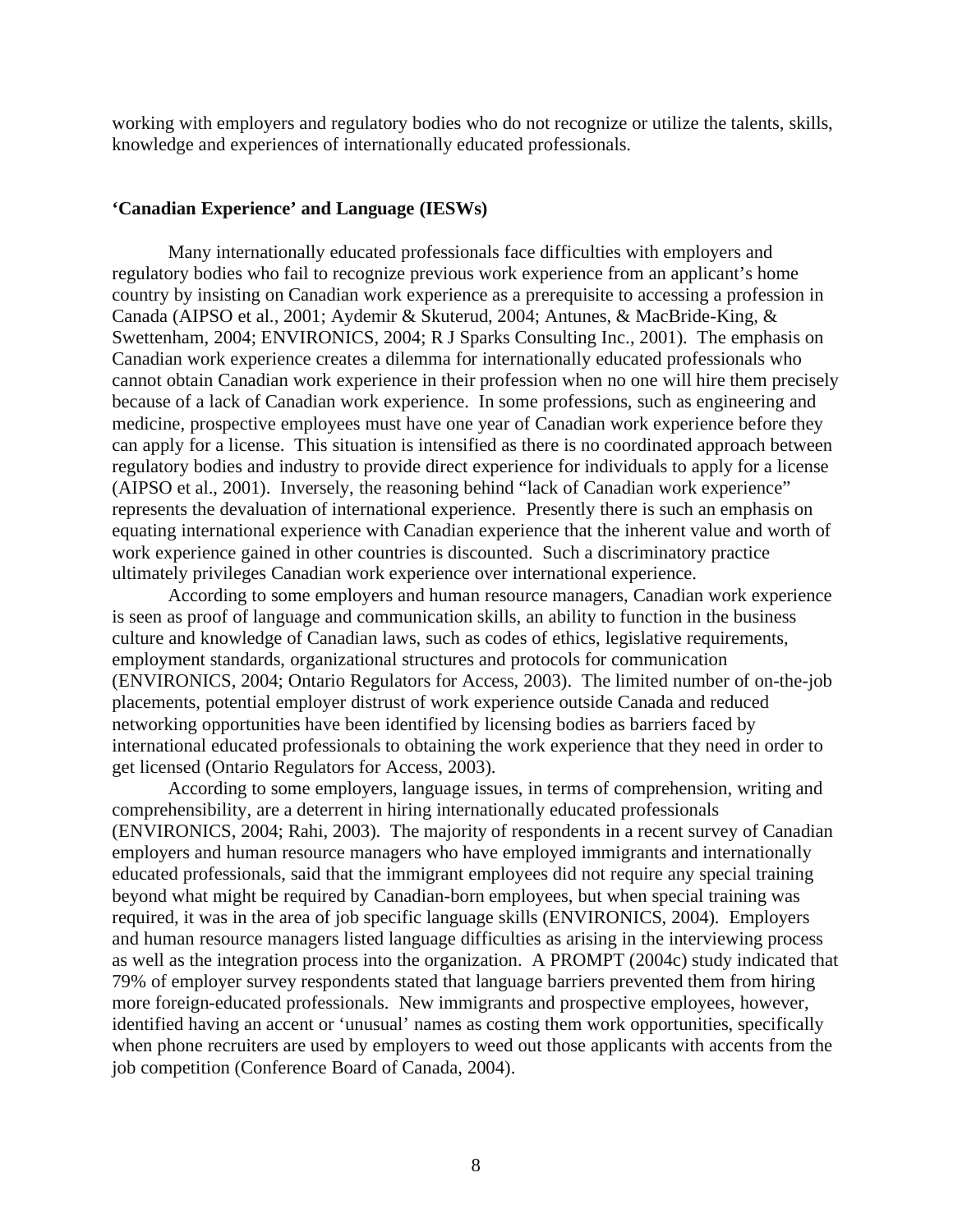Considering social workers are increasingly working with people of diverse backgrounds who speak other languages, it seems fitting that linguistic diversity would be encouraged in the social work profession. A study of Canadian social workers and immigrant clients confirms that multilingual competency should be actively encouraged in social work education, yet those with linguistic abilities report being generally excluded from social work jobs (Russell & White, 2002).

#### **Credential Recognition and Licensing (IESWs)**

Obtaining recognition for foreign credentials is a particular barrier experienced by new immigrants, partially due to the unfamiliarity of regulatory bodies, employers and academic institutions with foreign educational, training, technological and professional standards (Brouwer, 1999). Even when internationally educated professionals are able to access the process of credential recognition, there are significant weaknesses in the method of assessing their background on the part of accreditation bodies. Such weaknesses include limited to no credit given for training outside accredited programs, a lack of systematic structures on gathering information for assessment, subjective and ad hoc standards of assessment, a heavy reliance on personal information provided by informal sources as well as a wide-spread reluctance to grant credit for learning obtained outside of formal education programs (Task Force on Access to Professions and Trades in Ontario, 1989). According to PROMPT (2004b), part of this inconsistency stems from the limited reach of initiatives that are designed to support employers towards hiring foreign-educated professionals. Internationally educated social workers need to have their education credentials assessed by the Canadian Association of Social Work (CASW) and then apply to their provincial regulatory body to obtain a registered professional designation. If their educational institution is not included in the list of accredited institutions with the International Association of Schools of Social Work, their degree may be devalued or even unrecognized.

 In many cases, internationally educated professionals are required to apply for a license in order to practise a regulated profession after their credentials have been officially recognized. In Ontario, there are now more internationally educated applicants to regulatory bodies than Canadian educated (PROMPT, 2004a). According to a study of internationally educated professionals, the process of applying for a license can be quite difficult and constitutes yet another barrier to accessing a profession (PROMPT, 2004a). According to Ontario regulatory bodies, the challenges regarding the assessment of foreign credentials include a lack of resources to provide individualized feedback to applicants, applicants' lack of knowledge about Canadian practices, and difficulty in obtaining and maintaining information about an education from an applicant's country of origin, training, and practices (Ontario Regulators For Access, 2003).

 A study conducted by the National Organization of Immigrant and Visible Minority Women in Canada (1999) solicited the views of professional associations of nurses, teachers and social workers of the accreditation process. This study identified the need for further action on improving the accessibility and availability of information on licensing and certification services for immigrants. The social work licensure process itself has been challenged for being discriminatory because those without the necessary Canadian professional training and credentials and who are visible minorities, recent immigrants and from poorer backgrounds, are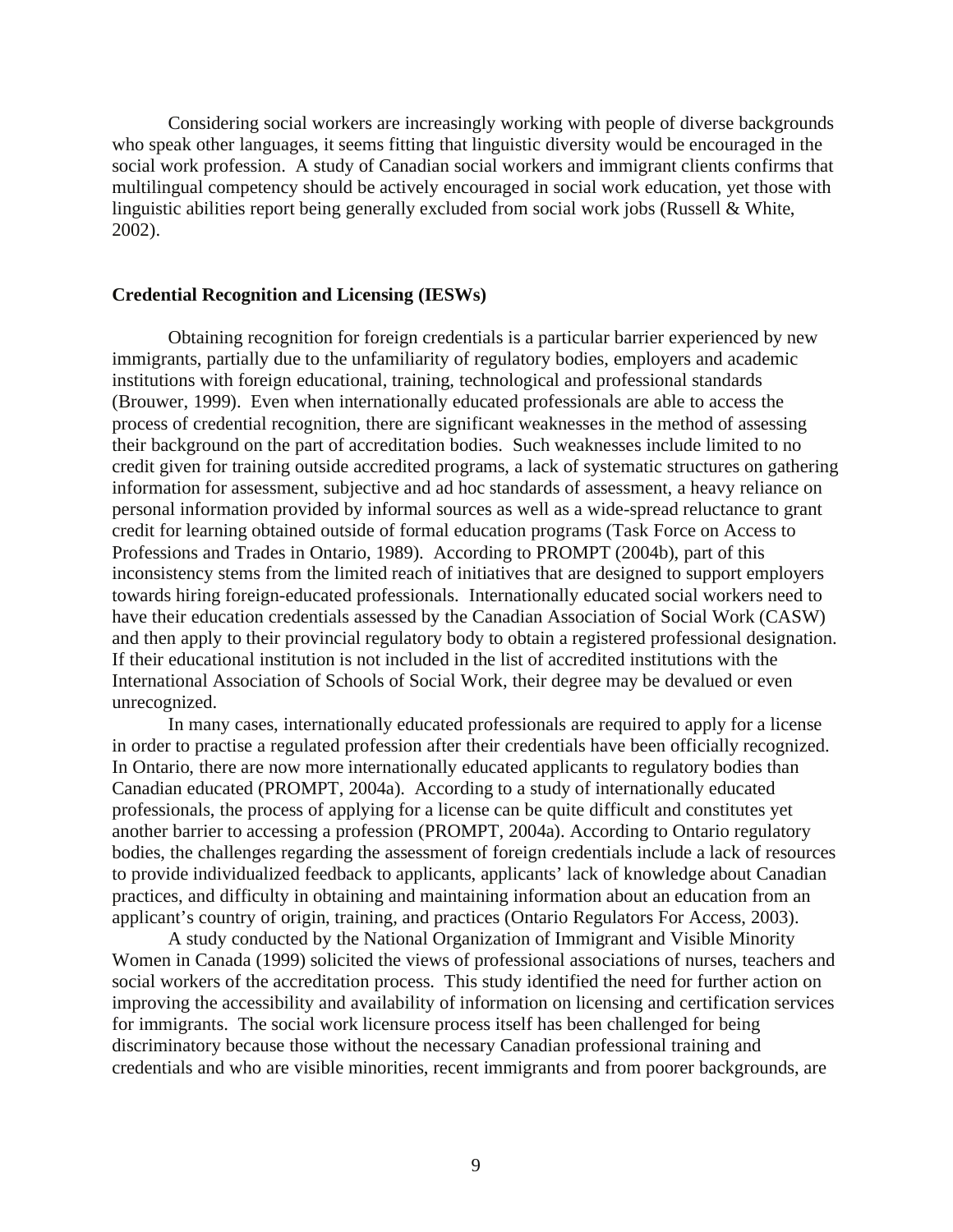routinely denied the right to employ the title "social worker" which in turn privileges workers who are able to meet the licensure criteria (Baines, 2004).

 As with the accreditation process, there is a considerable lack of consistency and transparency amongst regulatory bodies for assessing credentials for the purposes of licensing (Ontario Regulators for Access, 2003; PROMPT, 2004a). Occupational regulatory bodies, such as the Ontario College of Social Workers and Social Service Workers, have the decision-making authority with regards to who may be licensed without any specific provisions that must be followed when assessing internationally educated professionals. Furthermore, government legislation is largely interpreted by regulatory bodies themselves, adding another layer of inconsistency to the access of regulated professions (Alboim, 2002). A survey of Ontario professional regulatory bodies found that even though 87% have instituted specific access policies, practices or guidelines regarding internationally educated professionals, not all regulatory bodies perceived themselves as having a role in the improvement of access to professions for internationally educated professionals (Ontario Regulators for Access, 2003). On the contrary, many professional associations engage in "protectionism" by placing limitations on the licensing of internationally educated professionals to protect the self-interest of the membership (PROMPT, 2004a).

 The costs associated with assessment represent another barrier for internationally educated professionals (AIPSO, CAPE, CASSA, CCNC, HDC, 2003; NARCC, 2002; PROMPT, 2004a; Rahi, 2003). That is, internationally educated professionals may first be assessed by a national body, just to have their credentials recognized, and then have to apply within the province for specific licensing (AIPSO, CAPE, CASSA, CCNC, HDC, 2003; PROMPT, 2004a). Obtaining credential recognition can take a long time, leaving the applicant in a state of limbo where they are unable to utilize their skills (NARCC, 2002; PROMPT, 2004a). The process of obtaining accreditation is further complicated when internationally educated professionals accept a job outside of their field for survival purposes and the resulting time away from their profession is used against them when attempting to obtain accreditation (R J Sparks Consulting Inc., 2001). Another unsupportive feature is the lack of accountability within the application process whereby appeal mechanisms for certain decisions and denial of a license are either insufficient or nonexistent (Azuh, 1998; PROMPT, 2004a). Furthermore, there is limited financial assistance available to those applicants who require upgrading or specified training (Rahi, 2003).

#### **Skill Underutilization and Devaluation (IESWs)**

The combined effects of the barriers discussed above result in an overall underutilization, devaluation and deskilling of internationally educated visible minority professionals in Canada. Specifically, immigrants who qualify as skilled workers receive lower returns for education regardless of where their education was obtained (Alboim et al., 2005; Anisef, Sweet & Frempong, 2004; Aydemir & Skuterud, 2004; Reitz, 2001). Specifically, the extent of skill underutilization is significantly greater for visible minority immigrants than for immigrants of European origins (Reitz, 2001). Alboim and colleagues (2005), for example, found in their analysis of the Statistics Canada's Survey of Literacy Skills Used in Daily Activities database that a foreign degree held by an immigrant of a visibility minority group is heavily discounted in Canada, for reasons related to differences in the type and quality of schooling, an inability on the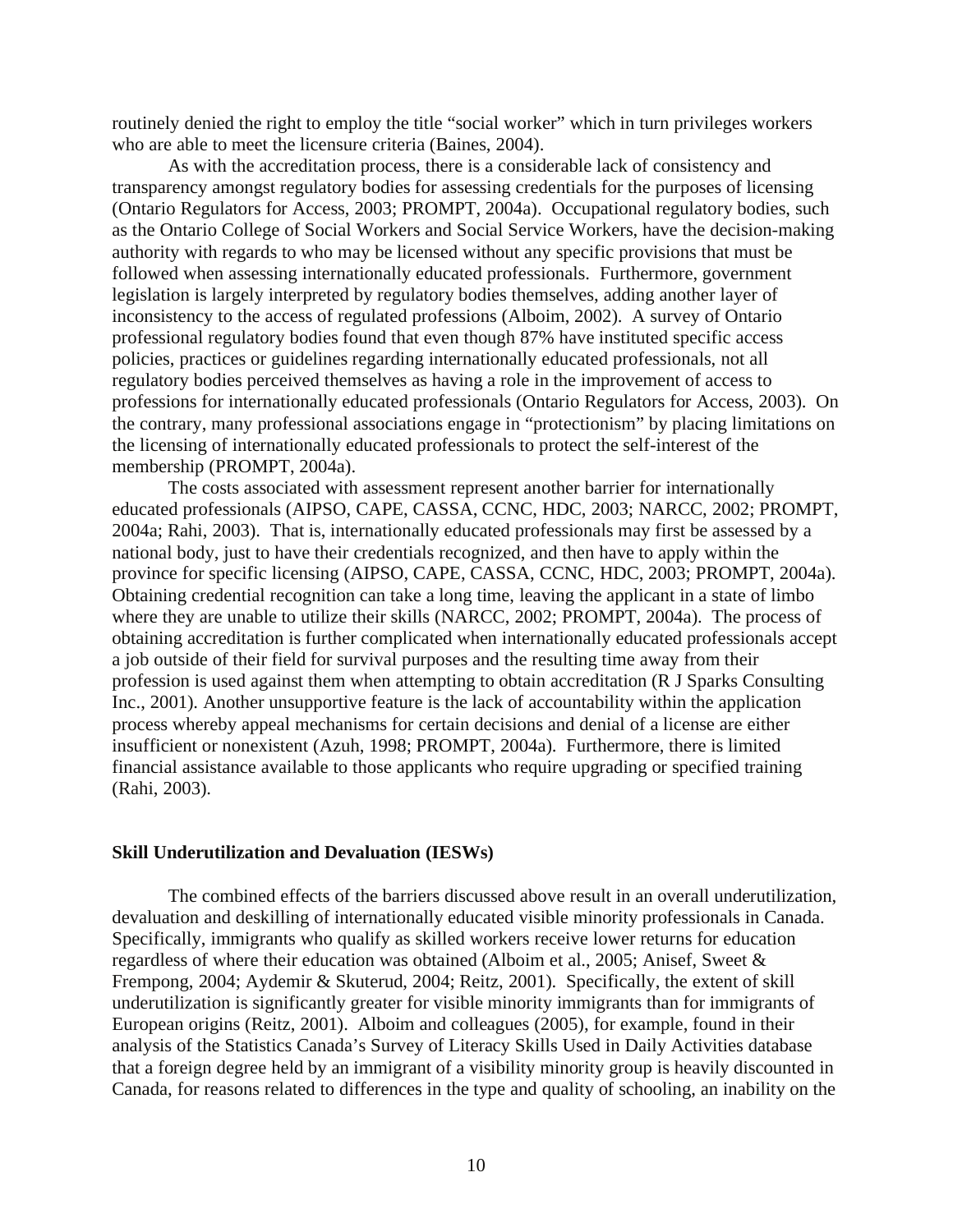part of Canadians to accurately judge the worth of a foreign degree and/or prejudice against foreign education in certain countries. When skilled worker immigrants who had already obtained a degree in a foreign country obtained another degree in Canada, they received a much higher return for their education, indicating a greater value associated with a Canadian degree and education. According to Aydemir and Skuterud (2004), internationally educated professionals from Eastern countries have experienced such a strong deterioration in return for their foreign education and credentials as to render them essentially worthless in Canada.

#### **Discrimination in the Workplace**

Discrimination in the workplace is a common experience among Canadian and internationally educated visible minorities (Kunz et al., 2000). Visible minorities have reported that it is difficult to advance in the workplace and that racial discrimination is most likely to take place in the higher levels of an organization, where they are under-represented in management positions (Kunz et al., 2000; Treasury Board of Canada Secretariat, 2000). A recent study on the diversity climate of human service organizations in the United States found that the majority of agencies have a client population of over two-thirds visible minorities, but predominantly White management and staff (Hyde & Hopkins, 2004). Ethno-racial minority social workers tend to be frontline staff who are expected to work with clients of the same background, but have little power or status within the organization. Only a minority of agencies exhibited a racial or gender balance in management, staff and client populations and less than half of the agencies had implemented an affirmative action plan. As a result visible minorities often experience lower salaries, fewer opportunities for advancement, ghettoization into less desirable jobs such as parttime contract positions and less access to more prestigious social work jobs such as hospital social work, family counselling, and supervisory or management positions. Racial discrimination is, in other words, one of the main causes of skill underutilization of foreigneducated professionals according to Reitz (2004).

Mechanisms that systemically perpetuate such discrimination within organizations include processes of seniority, entitlement, inflexible systems, bona fide job requirements, limited advertising, unfair communication systems and a so-called corporate culture fit (Kanee & Silvera, 2004). Systemic racial discrimination, which manifests itself in the organizational structures and processes of an organization, can be difficult to identify as it involves informal social processes and practices (Beck et al., 2002). Another difficulty in addressing racial discrimination is that it is commonly believed that racism no longer exists in Canada, making discrimination more likely to appear non-existent (Beck et al., 2002). In addition, Kuntz and colleagues (2000) found that most companies usually abide by their employment equity policies, but that through informal cliques, racial minorities are excluded from opportunities of promotion. Anti-discriminatory policies were less likely to be in place in health and mental health agencies than community agencies. Agencies that had a mission, vision and goals that explicitly stated a commitment to promoting a diversity climate were much more likely to realize that goal. Hyde & Hopkins (2004) concluded that there is a gap between the need for robust diversity climates in organizations and the actual work being done to develop and maintain agencies that actively pursue and embrace diversity.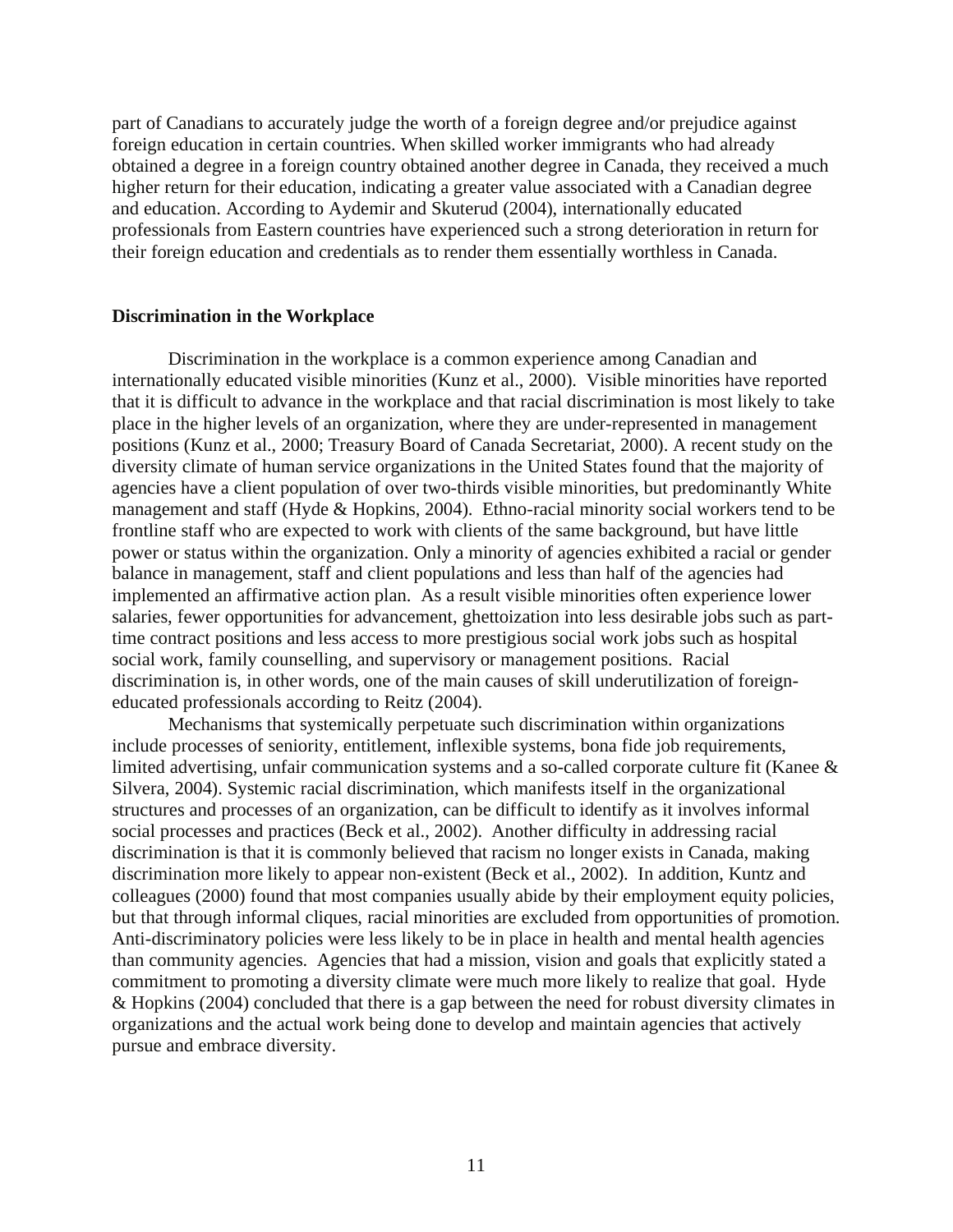#### **Impact of Discrimination in the Workplace**

The experience of workplace discrimination and unequal access to gainful employment places visible minorities at a higher risk for physical and mental health issues as they are faced with a variety of stressors including the threat of poverty due to being deskilled (Antunes et al., 2004; Canadian Task Force on Mental-Health Issues, 1988; Ng, Wilkins, Gendron & Berthelot, 2005). In fact, recent immigrants from non-European countries are twice as likely as the Canadian-born population to report a deterioration in health over an eight-year period, even though they arrive being in better than average health than the average Canadian (Ng et al., 2005).

Apart from impacting individual's lives, immigrant settlement, social cohesion, and the economy are also affected by such trends and discriminatory practices (AIPSO et al., 2003; Bloom & Grant, 2001; Cernetig & Keung, 2005; James, 2005a; Reitz, 2005). When ethnic or racial status remains correlated with economic success over extended periods of time, intergroup relations are bound to become a divisive issue in any given society (Reitz, 2004). The estimated cost to the Canadian economy each year because of unrecognized qualifications and skill underutilization ranges from around \$2 billion to up to between \$4.1 and \$5.9 billion annually (Bloom & Grant, 2001; Reitz, 2004). There is also a fear that highly skilled internationally educated professionals will cease coming to Canada if Canada continues to deny immigrants the opportunity to reach their full potential. Canada is also experiencing a so-called brain drain of internationally and Canadian educated professionals who are relocating to other countries or returning to their home countries where they have better opportunities for advancement (Cernetig & Keung, 2005; James, 2005a). Indeed, Canadian economists have warned that if Canada does not become more hospitable to foreign-educated professionals, it will be "squeezed out" in a global fight for skilled immigrants (James, 2005b).

#### **Systemic Discrimination and the Need for an Integrated Anti-Racism Approach**

An analysis of the preceding barriers and struggles encountered by internationally and domestically educated visible minority professionals supports the view that systemic discrimination and racism plays a major role in such experiences. Many researchers (Agocs & Michael, 2001; Baines, 2002; Kunz et al., 2000; Reitz & Sklar, 1997; Teelucksingh & Galabuzi, 2005). Teelucksingh and Galabuzi (2005) stress that the disproportionate rates of visible minorities in the labour market and upper management positions regardless of level of education have their roots in racial discrimination that manifest in terms of economic discrimination and exclusionary discrimination.

The connection between workplace and settlement issues is often overlooked, and discussions about labour market integration fail to lead to a discussion of settlement needs and vice versa. An exploratory study of the settlement needs of employed newcomers illustrates that indeed labor market integration cannot occur if settlement needs are not being met (R. J. Sparks Consulting Inc., 2001). When these needs are not addressed, labour market integration becomes more difficult. At the level of policy and services to immigrants these two issues continue to be dealt with separately (D'Alessandro, 2004; James, 2005a).

The barriers posed to racial minorities outlined above are furthermore unlawful under the governing provincial, territorial, and federal human rights legislation as well as under section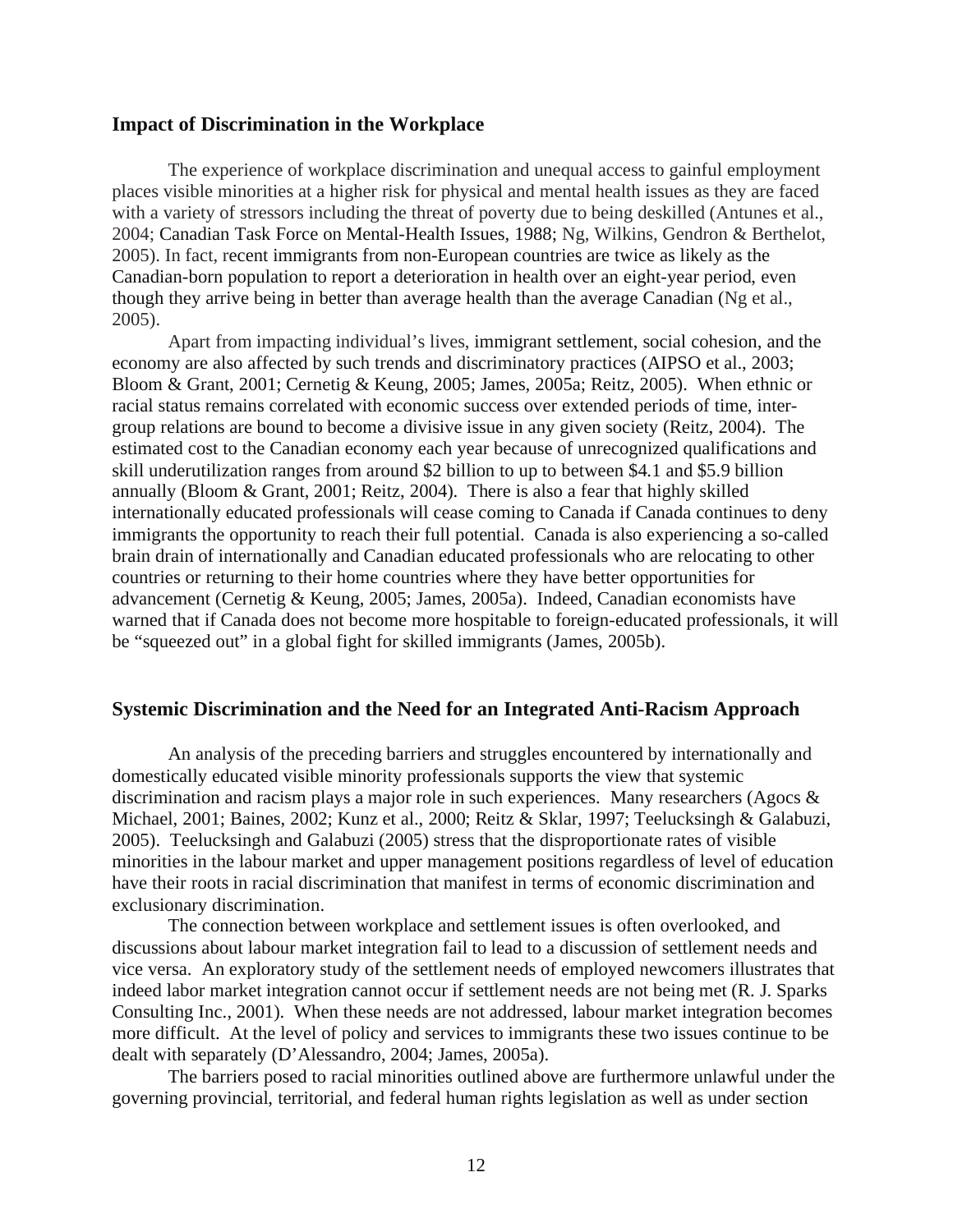15(1) of the Charter (Cornish, et al., 2000). The National Anti-Racism Council of Canada (NARCC) (2002) argues that the Charter of Rights and Freedoms, designed to protect people from discrimination, has actually become a barrier to obtaining justice for people experiencing racial discrimination. According to the federal Employment Equity Act, for example, employers under federal jurisdiction must ensure that women, visible minorities, Aboriginal people and the disabled are included in their recruiting and promotion practices, and that any barriers to such access are removed (Department of Justice Canada, 1995; Statistics Canada, 2005). NARCC (2002), however, argues that there are serious limitations to the Act which introduce particular problems for visible minorities. Specifically, the Act applies solely to larger corporations, federally regulated industries, and governmental employers. It does not cover private or provincial organizations and does not monitor the application of employment equity principles at a provincial level. This has an enormous impact, as for example, Ontario witnessed its employment equity legislation repealed by the Conservative Government in the 1990s despite representing one of Canada's largest and most racially diverse provinces. Another challenge is those provinces that have employment equity policies and legislation do not necessarily have a clear method of its enforcement or accountability structures (NARCC, 2002). In effect, individual organizations decide whether or not to implement and enforce an employment equity policy.

Others have argued that a lack of understanding of equity programs has resulted in the devaluation of the people who benefit from them, particularly in the eyes of colleagues and supervisors who erroneously assume visible minorities are only hired based on their skin colour and not on their merit (Kunz; Milan & Schetagne, 2000; Conference Board of Canada, 2004). In an attempt to challenge some of the myths surrounding employment equity, the federal government produced a publication called "Employment Equity - Myths and Realities" (Social Development Canada, n.d.). Despite a decade of experience with employment equity, systemic racism and discrimination remain deeply embedded within the culture of many organizations (Agocs & Michael, 2001).

Thus, a shift towards targeting the educational institutions, employers and accreditation bodies in terms of equitably facilitating the integration of internationally educated professionals' skills is needed in current labour market strategies, programs and policies (Centre for Research and Education and Human Services, 2005). In terms of internationally trained professionals systemic discrimination is occurring in two main areas: on the level of service provision where settlement services aim primarily at meeting basic needs, and with labour market integration strategies and initiatives. Internationally educated professionals are required to negotiate two separate systems and face systemic discrimination in both. What is needed is an integration of the two systems in terms of service provision with the explicit goal of eliminating the systemic discrimination that exists in both.

#### **Existing Initiatives**

Federal, provincial, and territorial ministers agree on the necessity and benefit of attracting skilled immigrants and fully integrating them into the labour market as a key strategy for addressing Canada's demographic changes and labour market needs (Canadian Intergovernmental Conference Secretariat, 2004). For example, Bill C-11, the Immigrant and Refugee Protection Act, includes a section specific to internationally educated professionals. An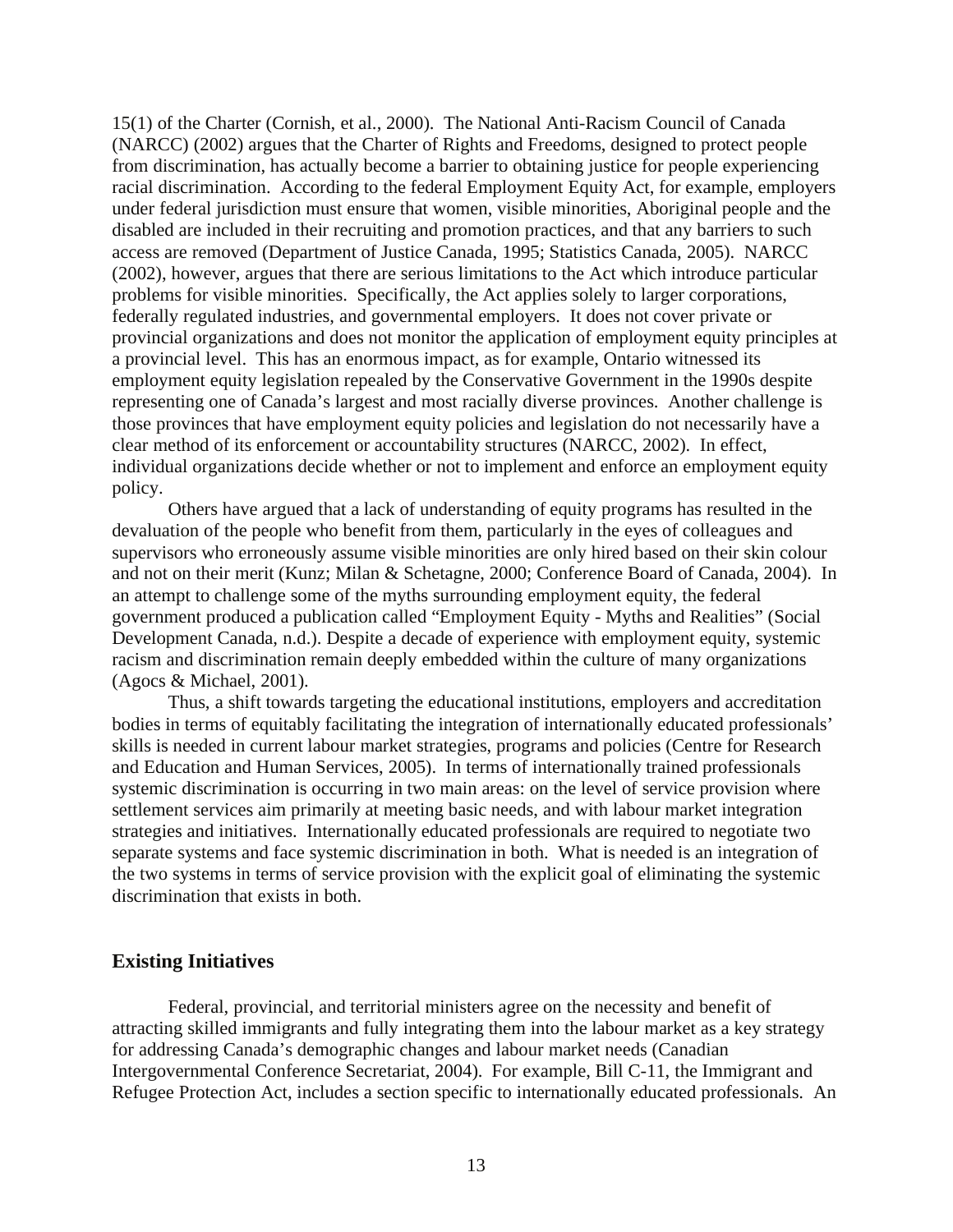objective included in Section 3 states that the federal government should, "work in cooperation with the provinces to secure better recognition of the foreign credentials of permanent residents and their more rapid integration into society." In fact, there are numerous initiatives on the parts of internationally educated professionals' associations and lobby groups, as well as numerous government initiatives that aim to improve the situation of internationally and Canadianeducated professionals.

#### **Government Initiatives**

Federal, provincial and territorial ministers have openly agreed upon developing a national immigration framework to improve the integration of internationally educated professionals into the workforce (Canadian Intergovernmental Conference Secretariat, 2004). Recent government initiatives include, for example, an initiative by the federal government in partnership with the Ontario government where over \$3 million were dedicated to enhanced language training for up to 20,000 new internationally educated workers on an annual basis (Citizenship and Immigration Canada, 2005). Another initiative is the federal government's action plan to combat racism in Canada, which includes a commitment of \$56 million over five years (Department of Canadian Heritage, 2005). Specifics of the action plan include a commitment to collaborate with employers, unions and other stakeholders to identify systemic barriers in the workplace and to support members of visible minority communities to facilitate the process of foreign credential recognition. Human Resources and Skills Development Canada will receive \$13 million from the allocated funds towards reducing discrimination in the workplace and eliminating barriers to jobs and promotions. CIC and HRSDC have identified key tasks to improve outcomes for immigrants - improve the processes for recognition of foreign credentials, implement Enhanced Language Training and Bridge-to-Work initiatives, provide more up-to-date and targeted labour market information and invest in targeted research. The Labour Program will implement a "Racism-Free Workplace Strategy" and work closely with CIC on issues such as inclusion in the workplace and community, the business case for diversity and measures to better integrate visible minorities, new immigrants and Aboriginal people into the labour market. However, the limited funding and central focus on federal agencies as targets of this initiative may severely limit the potential impact the program may have. The report also does not address other factors that perpetuate systemic discrimination and racism in Canada, such as providing status to undocumented workers, lack of protection for certain groups of workers, the vast majority of whom are visible workers, the class bias in the immigration selection process, and Security Certificates which have resulted in racial profiling and deportations to known situations of torture and/or persecution.

Some initiatives on the municipal level include Toronto Access and Equity grants which are made available to certain organizations for building their capacity to become more inclusive (City of Toronto, 2005).

#### **Community-based Initiatives**

An initiative supported by the Access Alliance Multicultural Community Health Centre is the Internationally Educated Social Workers Network which is a self-sustaining network made up of internationally educated social workers. Over 325 network members meet on a bi-monthly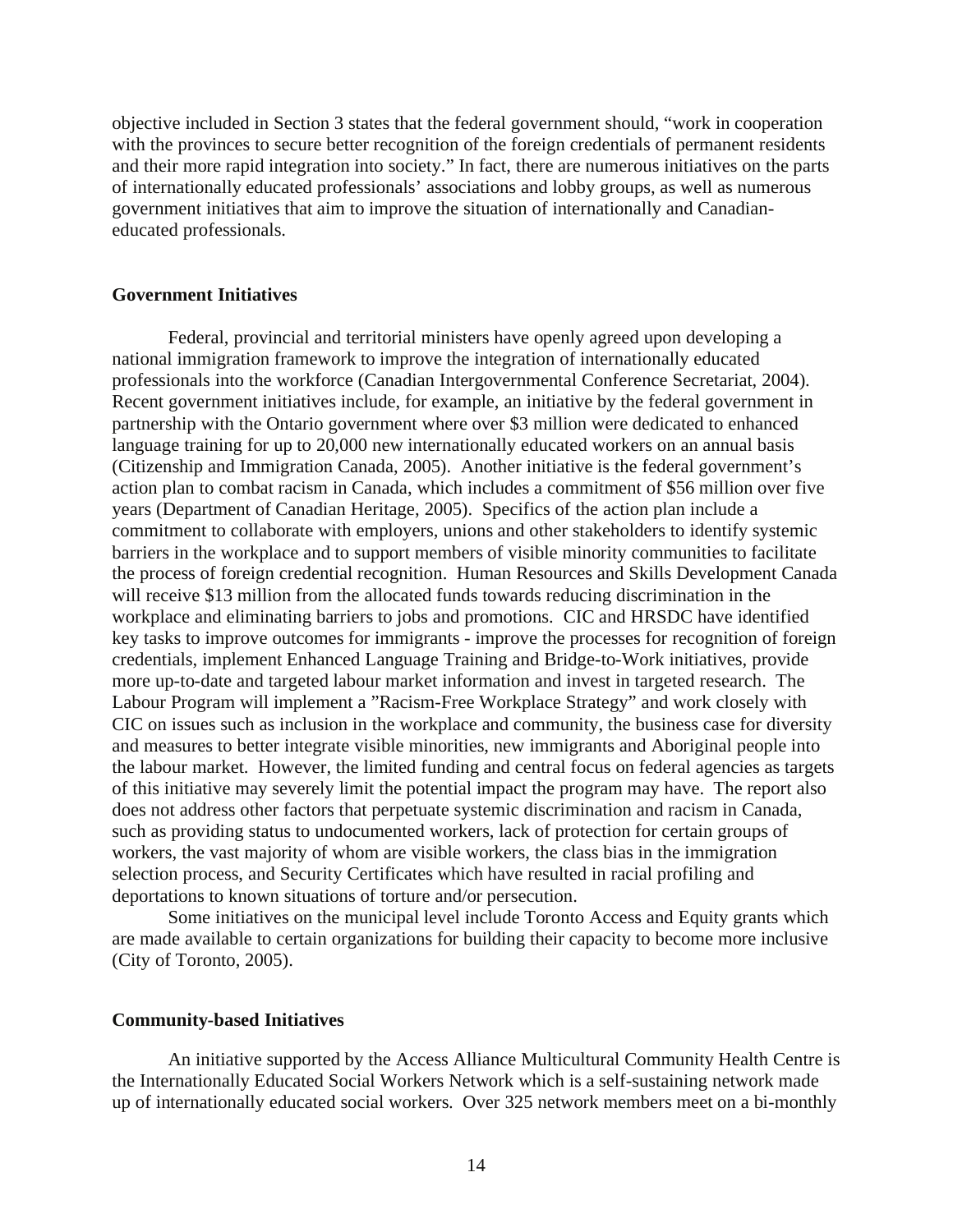basis at the Centre for learning and networking opportunities, discussing issues relevant to the sector, and advocating for culturally responsive services. The network also sponsors forums with guest speakers such as representatives from the Ontario College of Social Workers and Social Service Workers, managers from mainstream social work agencies, and internationally educated social workers who have found Canadian social work employment, who share their experiences or tips on finding employment.

#### **Internship Programs**

"Career Bridge" is funded by the Ontario provincial government and offers 150 internships in an attempt to address the barriers posed by Canadian employers' common requirement for Canadian work experience. While internships have proven to be a successful way for newcomers to gain on-the-job experience and subsequently employment in their professions, there is generally a shortage of internship opportunities (James, 2005b) and a high demand of internationally educated professionals wanting access to the program.

#### **Bridging Programs**

Bridging programs are one way for internationally educated professionals to gain Canadian work experience, develop networks and fill some of the "gaps" in between their qualifications and requirements for Canadian practice (Alboim, 2002). Bridging programs can provide the opportunity for internationally educated professionals to obtain occupation-specific language skills, upgrade professional skills through on-the-job training and courses, and gain knowledge about Canadian workplace practices. However, in order to make such programs effective and accessible, "targeted" versus "ad hoc" bridging programs are needed that would be developed in partnership with occupations in a systematic way (Alboim, 2002).

The Ontario Government, for example, recently released a progress report of its initiatives that assist internationally educated professionals, including an investment of \$1 million over a three-year period to develop and implement a bridge training program for internationally educated social workers through Ryerson University and the Access Alliance Multicultural Community Health Centre (Government of Ontario, 2005). The School of Continuing Education, in collaboration with the School of Social Work at Ryerson University in Toronto, offers a "Bridging to Employment and Registration" program to assist internationally educated social work professionals who want to work as social workers in Canada. This program offers courses on social work language, culture and practice in Canada, mentorship opportunities, as well as a work placement.

#### **Mentoring Programs**

 Mentoring projects link internationally educated professionals with Canadian professionals in the same profession, to help them navigate the system, obtain contacts and obtain exposure to the Canadian workplace through job shadowing (Alboim, 2002). Mentoring has been identified as an essential component in the professional growth of internationally educated visible minority professionals (Conference Board of Canada, 2004). Mentoring programs can assist in labour market integration by providing newcomers with direct access to the unadvertised job market, the development of contacts, networks and exposure to 'Canadian'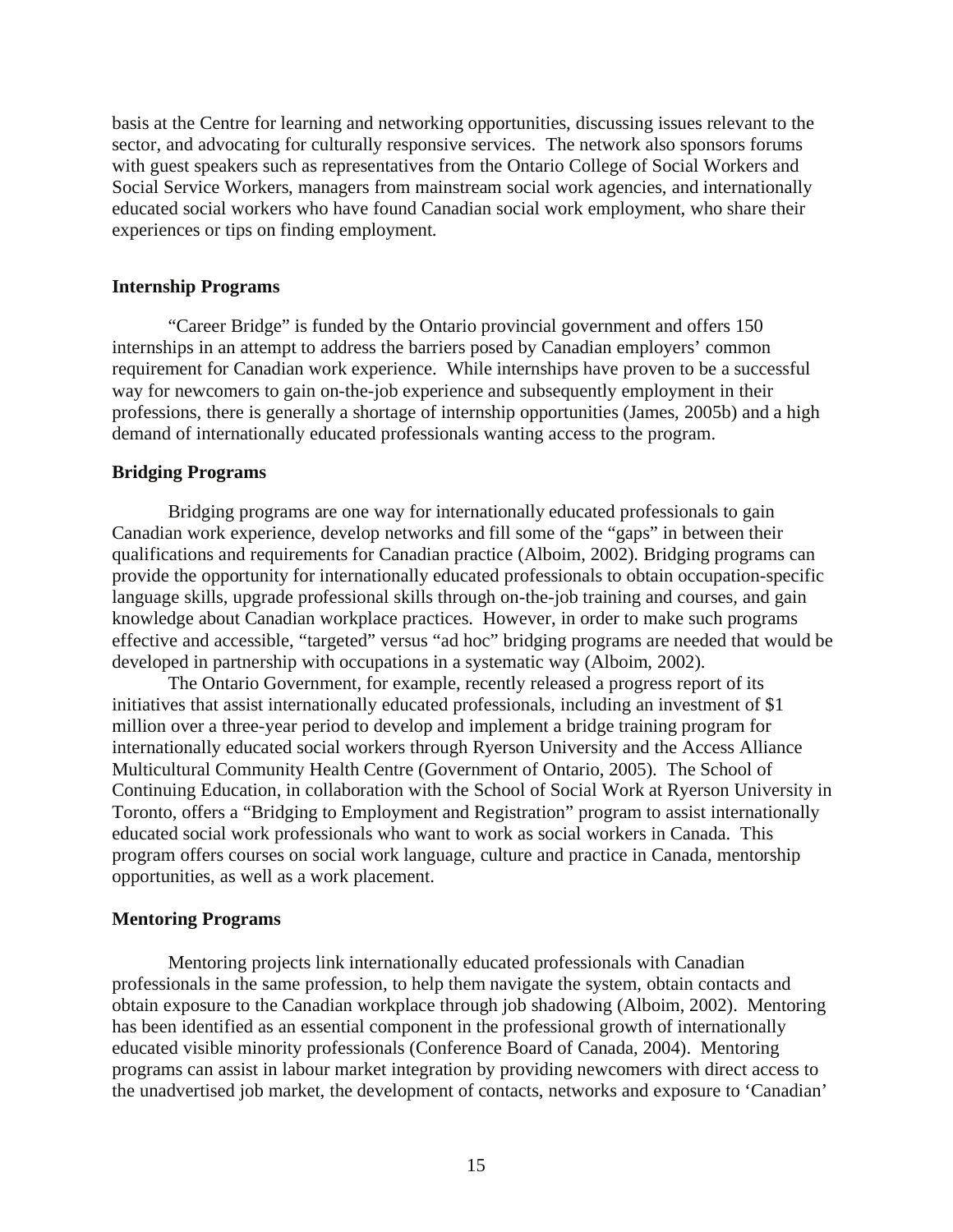workplace practices. Like bridging programs, mentoring programs are however only effective if they are implemented in a systematic way with government funding for recruitment, training, orientation, matching and supervision of mentors (Alboim, 2002).

The Social Work Mentoring Program in Toronto is a pilot program that matches internationally educated social workers with social workers currently working in the field in Toronto. Partners of this project include Access Alliance Multicultural Community Health Centre, the Toronto Region Immigrant Employment Council (TRIEC) and St. Michael's Hospital's "Hospital Mentors for Foreign-educated Professionals Project Inner City Health Program". By matching internationally educated social worker protégés with social work mentors working in a Canadian social work capacity, the program aims to increase the protégés' networking capabilities and expose internationally educated social workers to working in a Canadian social work environment. The objectives of the program are therefore two-fold: 1) to assist internationally educated social workers in learning about the Canadian social work field, and 2) to provide a mutual learning endeavour for both social work professionals.

#### **Internet**

There has been an attempt to improve the "Going to Canada" internet portal by including more up-to-date information on the labour market, the educational system and Canadian society in general, as well as providing tools to allow immigrants to assess their language abilities and credentials before coming to Canada. The "Work Destinations" web site also provides information about the regulated trades and professions in Canada, with links to the various regulatory bodies. The Ministry of Training, Colleges and Universities in Ontario has developed e-fact sheets and career maps for a number of specific professions, which provide information for newcomers on the requirements for becoming licensed in their professions. Such fact-sheets, however, are not available for social workers.

#### **Recommendations**

#### **Expand programs to target stakeholders other than internationally educated professionals**

 As previously mentioned, most of the existing initiatives, strategies, and programs adopt an individualistic approach by targeting solely individuals who seek employment rather than educational institutions, employers and accreditation bodies that fail to integrate the skills of internationally educated visible minority social workers. For example, employment initiatives could target employers to raise awareness about the benefits of hiring internationally educated professionals and encourage them to fully value the skills and experience that they bring to the workplace (Centre for Research and Education in Human Services, 2005; Triple S. Communitybuilding, 2005).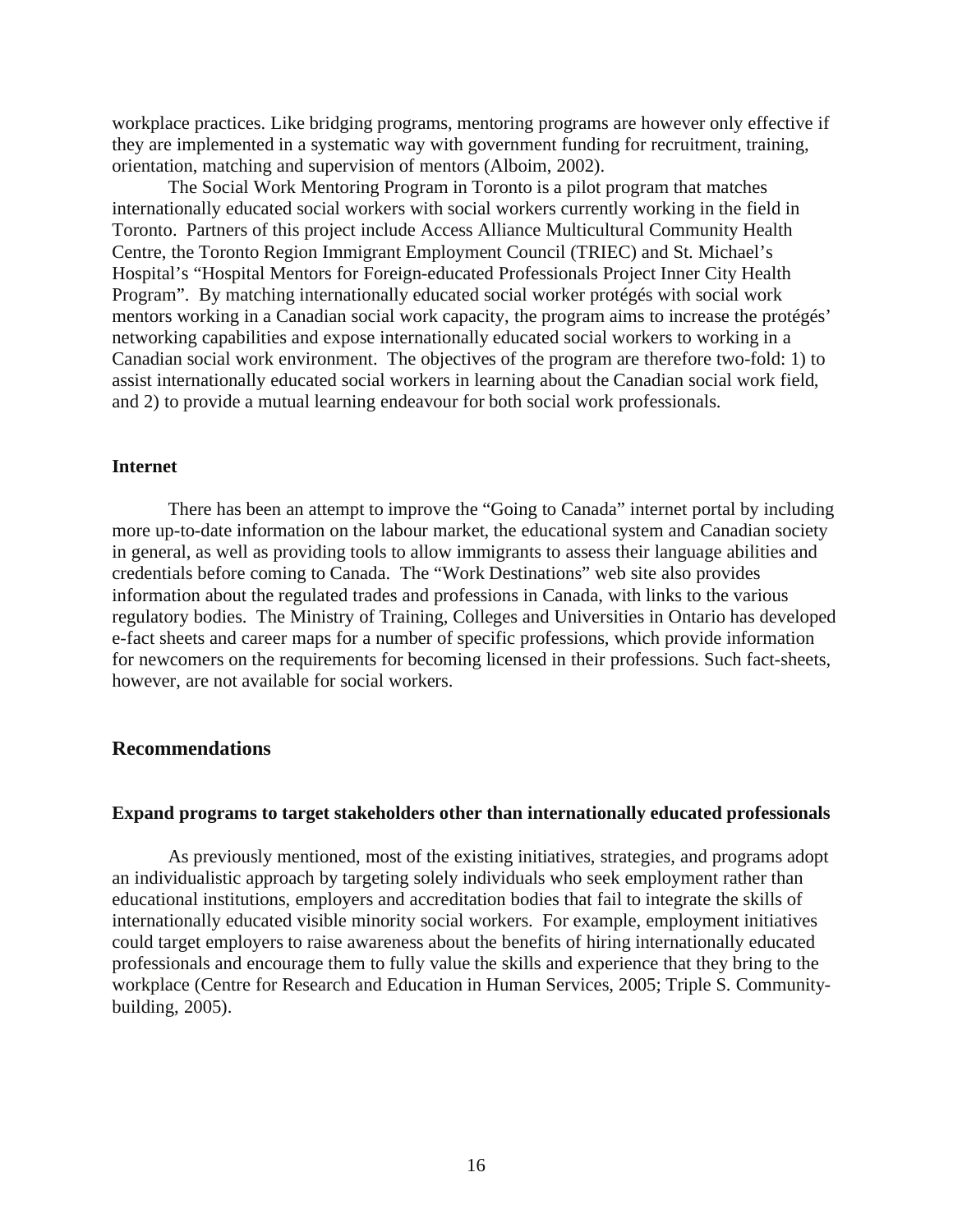#### **Adopt an integrative anti-racism approach**

The difficulties and barriers to access experienced by Canadian and internationally educated visible minority professionals tend to be conceptualized as individual or micro-level issues. The review of the literature suggests that these experiences must be re-conceptualized more accurately as part of systemic discrimination and racism that dominates the domestic labour market. In other words, systemic discrimination must be named as the overarching barrier that visible minorities are faced with regardless of where they have been educated or trained.

#### **Increase accessible information provision**

 With respect to the lack of accessible sources of information, participants in a study of internationally educated professionals in Ontario suggested that more information about the Canadian labour market be made available at the Government of Canada Visa offices around the world as well as on the Internet (Ministry of Training, Colleges and Universities, 2002). Having clear and direct information on requirements for licensure and the appropriate regulatory bodies for prospective immigrants before they immigrate to Canada can help with integration as well (AIPSO et al., 2001; Alboim, 2002). ENVIRONICS (2004) also suggested providing employers with better information and communication programs about diversity, and communicating success stories.

#### **Subsidized programs**

 A survey of Canadian employers and human resource managers suggested a number of recommendations including subsidized language courses, integration programs, orientation sessions about hiring procedures and legalistic and cultural characteristics of Canada, job hunting skills training, apprenticeship and co-op programs (ENVIRONICS, 2004).

#### **Develop a National Policy on Access to Professions and Trades**

 The development of a National Policy on Access to Professions and Trades could address, among other things, inter-provincial harmonization of standards among regulatory bodies and the application of these standards to assessments of foreign credentials, as well as outline the roles and responsibilities of regulatory bodies in regards to facilitating the process of obtaining recognition (AIPSO, et al., 2003). The adequate standardization of educational credentials by developing better databanks could minimize the risk of under-evaluation of foreign academic credentials (Mata, 1999). Within such a policy, accountability measures could be introduced so that people can have some process of challenging a denial of accreditation.

PROMPT (2004a) furthermore suggests that regulatory bodies assess an applicant's credentials without regard to their country of training, socioeconomic status or employment status, and without regard to labour market demands. They also recommend accountability measures be put in place to ensure that the registration process is carried out in an equitable way. To meet these ends, they suggest that all regulatory bodies be required by legislation to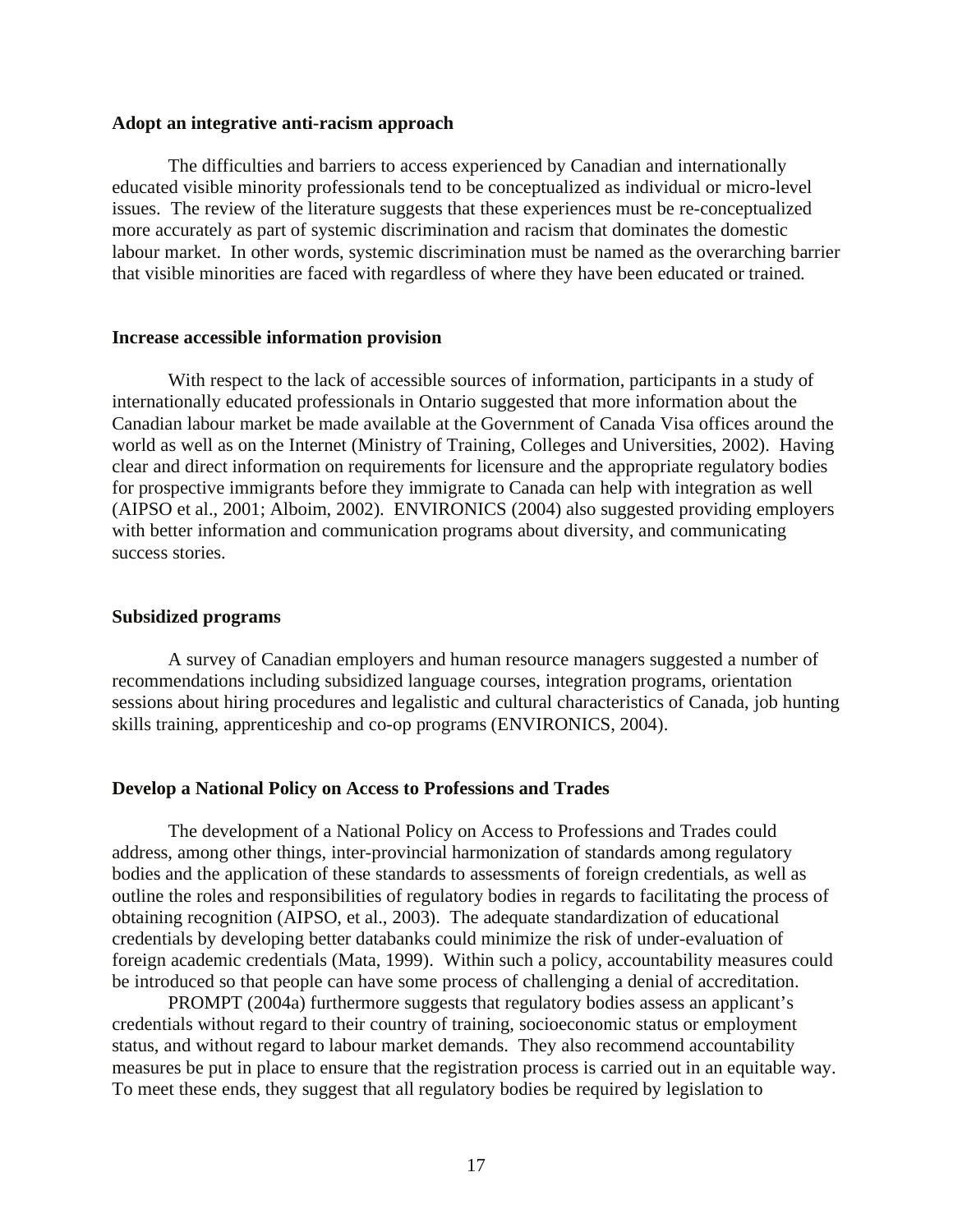undertake regulatory audits that result in equity action plans, with annual equity reports provided to the public. Cornish et al., (2000) argue for a systemic solution, such as the implementation of a licensing equity plan by regulatory and licensing bodies and the implementation of employment equity plans by employers to effectively challenge discriminatory barriers.

#### **Develop a concrete plan of action for Section 3 of Bill C-11**

 Although Bill C-11, or the Immigrant and Refugee Protection Act, includes a section specific to internationally educated professionals, there is not a concrete plan of action outlined to address these barriers or accountability measures presented to ensure that the proposed changes occur.

#### **Enhance coordination among all government levels**

There is an overall lack of coordination of government initiatives regarding settlement and labour market integration at all levels of government - federal, provincial and municipal (Reitz, 2004). This has resulted in a disconnect between immigration policy and settlement as the federal government controls the immigration process, the provinces control the licensing and there is little communication between the two levels of government. (James, 2005a; Lateline News, 2004). Coordination of efforts between the federal and provincial governments in terms of specific academic credential assessment services could play a formal role in helping federal government officers determine the educational equivalencies of applicants (Ministry of Training, Colleges and Universities, 2002). A policy outlining a national strategy to facilitate and coordinate the integration of internationally educated professionals into the labour market, which includes the coordination of initiatives of different levels of government, with employers, regulatory bodies and general settlement services is needed (Mata, 1999; PROMPT, 2004c).

The Standing Committee on Citizenship and Immigration (2003) recommends providing funding for LINC training programs that are specifically geared toward finding employment, creating a federal – provincial – territorial working group to move as quickly as possible on the issue of credential recognition, establishing a CIC office that facilitates professional and trade assessments and accreditation for immigrants, and providing greater support and assistance to foreign-educated workers through loan and internship programs.

#### **Creating Diverse Organizations: Organizational Change**

 Different sectors of the labour market are increasingly recognizing the critical need to address issues of diversity within their organizations, for both ethical and practical reasons (Buchanan & O'Neill, 2001). Organizations are realizing that to be connected with the wider public, they need to be reflective of Canada's increasingly diverse population. In an attempt to create more diversity and inclusivity, many human services and private organizations have accepted to undergo organizational change (Canadian Mental Health Association, 2002; Ontario Healthy Communities Coalition, 2004).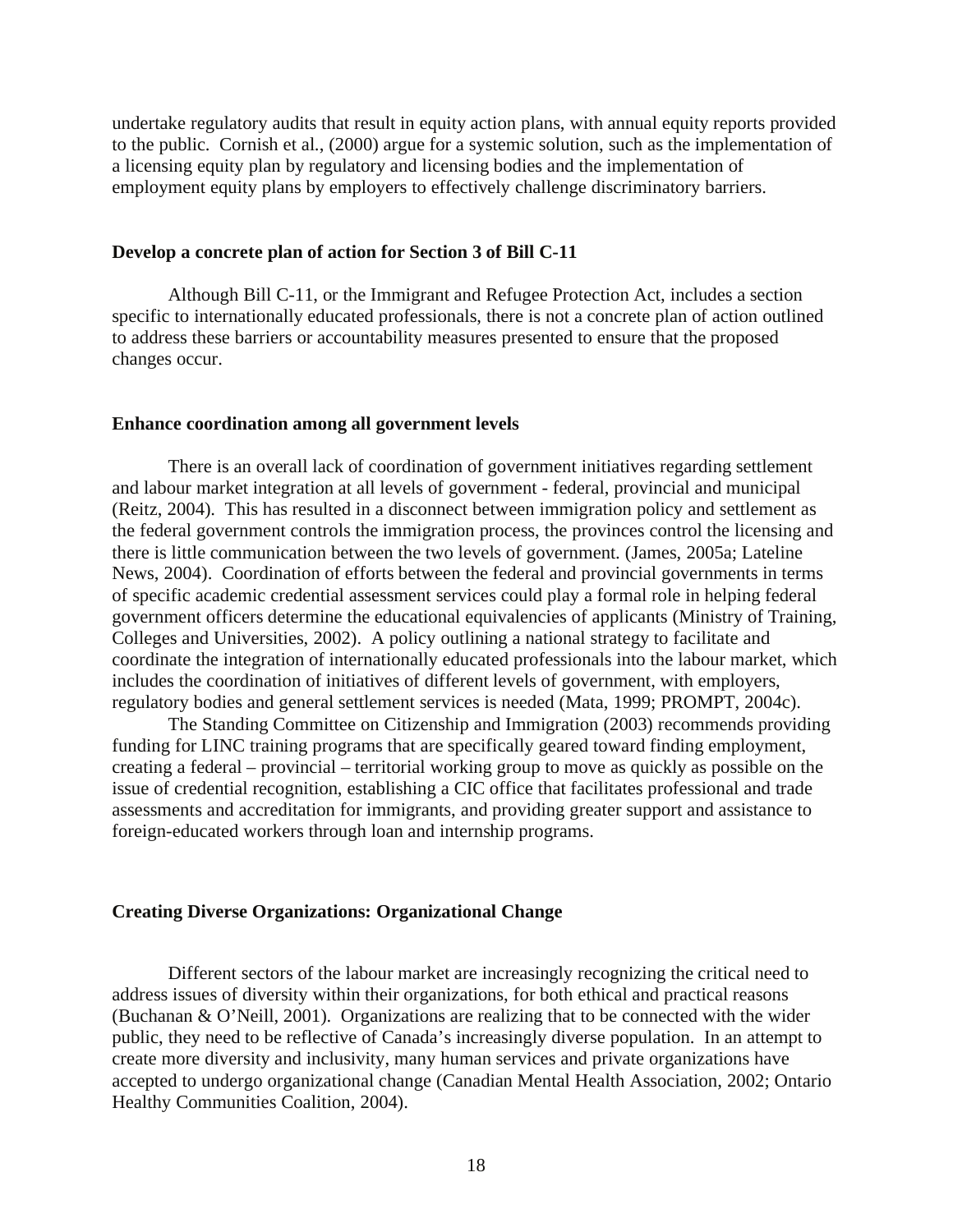The Conference Board of Canada (2005) recently published a guide for employers, outlining how to maximize the potential of visible minority employees, from recruitment to promotion, and how to create a culture of inclusion within the organization. A comprehensive survey of the Canadian business community outlined three pillars for a successful workplace diversity action plan; direction from the CEO or company head to lead the equity/diversity plan and process, the incorporation of equity initiatives into a well-planned strategy and perseverance to continually refine and assess diversity and equity measures (Merchant, 2004). Not only do the barriers found in the structures and systems of organizations need to be addressed, but also the overall culture of the organization must be included in organizational change – in a way that values people's diversity and integrates their skills and experiences into the organization (Buchanan & O'Neill, 2001).

 The literature on culturally competent organizational change highlights several key factors that need to be considered in order for efforts to have the most potential for success. A necessary component of successful change is that race and ethnicity are not simply added into existing organizational routines, policies and procedures, but integrated fully into all aspects of the organization in such a way to redistribute power and fully embrace and integrate diversity in all aspects of functioning (Baines, 2002; Canadian Mental Health Association, 2002; Ontario Healthy Communities Coalition, 2004). Adopting a multicultural or diversity policy with the goal of bringing about real organizational transformation requires a strong implementation strategy and commitment from all levels of the organization (Creegan et al., 2003). A culturally inclusive organization at minimum needs the staffing, management and leadership that is reflective of the diversity of the community it serves (Nybell & Grey, 2004). The diversity strategy needs to be well articulated with accountability structures in place to support change (The Conference Board of Canada, 2005) and with policies that clearly identify the organization's commitment to anti-discrimination and inclusivity (Kanee & Silvera, 2004). Workplace mandates, policies, rules and procedures that can create an uneven playing field by blocking minority groups from full participation in organizations need to be directly addressed to create inclusive organizations (Buchanan & O'Neill, 2001).

 While these diversity initiatives are useful they may not address the systemic barriers faced by internationally educated professionals. Even though numerous reports have been produced outlining very specific recommendations for organizations to address these barriers, these recommendations are not appearing in organizational change reports.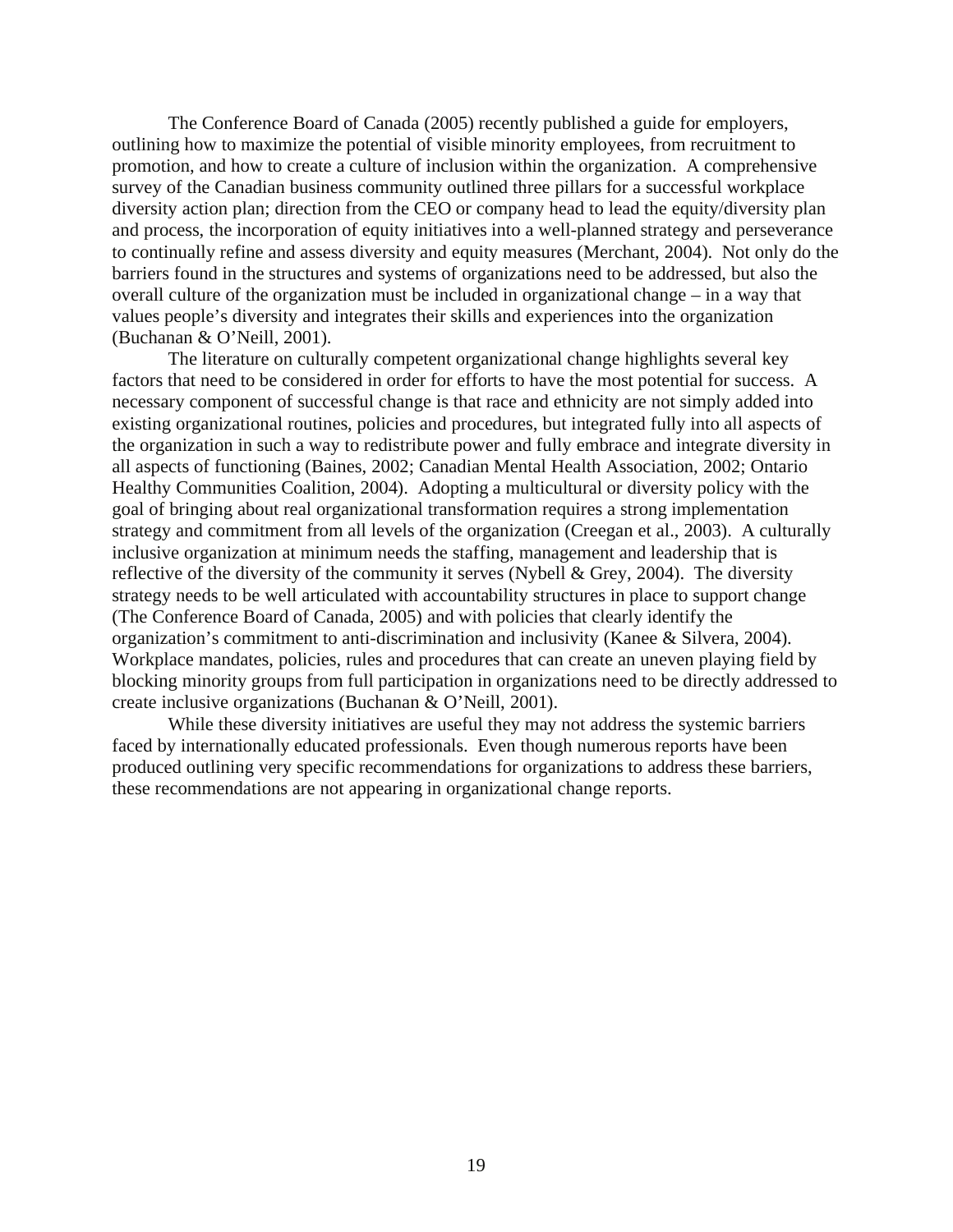#### **References**

- Agocs, C., & Michael, H.J. (2001). *Systemic racism in employment in Canada: Diagnosing systemic racism in organizational culture*. Toronto: Canadian Race Relations Foundation.
- Alboim, N. (2003). *Fulfilling the promise: Integrating immigrant skills into the Canadian economy.* Retrieved February 7, 2005, from http://www.maytree.com/PDF\_Files/ FulfillingPromise.pdf.
- Alboim, N., Finnie, R., & Meng, R. (2005). The discounting of immigrants' skills in Canada: Evidence and policy recommendations. *IRPP Choices, 11*(2).
- Anisef, P., Sweet, R., Frempong, G. (2004). Field of Study and labour market outcomes of immigrant and racial minority university graduates in Canada. Toronto: Joint Centre of Excellence in Research and Immigration.
- Antunes, J., MacBride-King, L., & Swettenham, J. (2004). *Making a visible difference: The contribution of visible minorities to Canadian economic growth*. Ottawa: The conference Board of Canada.
- Association of International Physicians & Surgeons of Ontario, Coalition for Access to Professional Engineering, Council of Agencies Serving South Asians, Chinese Canadian National Council - Toronto Chapter, Hispanic Development Council. (2001). *Brief to the standing committee on citizenship and immigration regarding Bill C-11.* Retrieved February 7, 2005, from http://www.aipso.ca/C-11%20April%202001.htm.
- Aydemir, A. & Skuterud, M. (2004). *Explaining the deteriorating entry earnings of Canada's immigrant cohorts: 1966-2000*. Ottawa: Statistics Canada.
- Azuh, M. (1998). *Foreign educated professionals: Facilitating their contribution to the Canadian economy.* Retrieved March 27, 2005, from http://ceris.metropolis.net/ Virtual%20 Library/other/azuh1.pdf.
- Baines, D. (2002). Storylines in racialized times: Racism and antiracism in Toronto's social services. *British Journal of Social Work, 32*(2), 185-199.
- Baines, D. (2004). Pro-market, non-market: The dual nature of organizational change in social services delivery. *Critical Social Policy, 24*(1), 5–29.
- Basran, G.Z., & Zong, L. (1998). *Visible minority immigrant professionals and evaluation of their credentials.* Canadian Ethnic Studies, 30(3), 6-24.
- Bauder, H. (2003). "Brain abuse", or the Devaluation of immigrant labour in Canada. *Antipode, 35*(4), 699-718.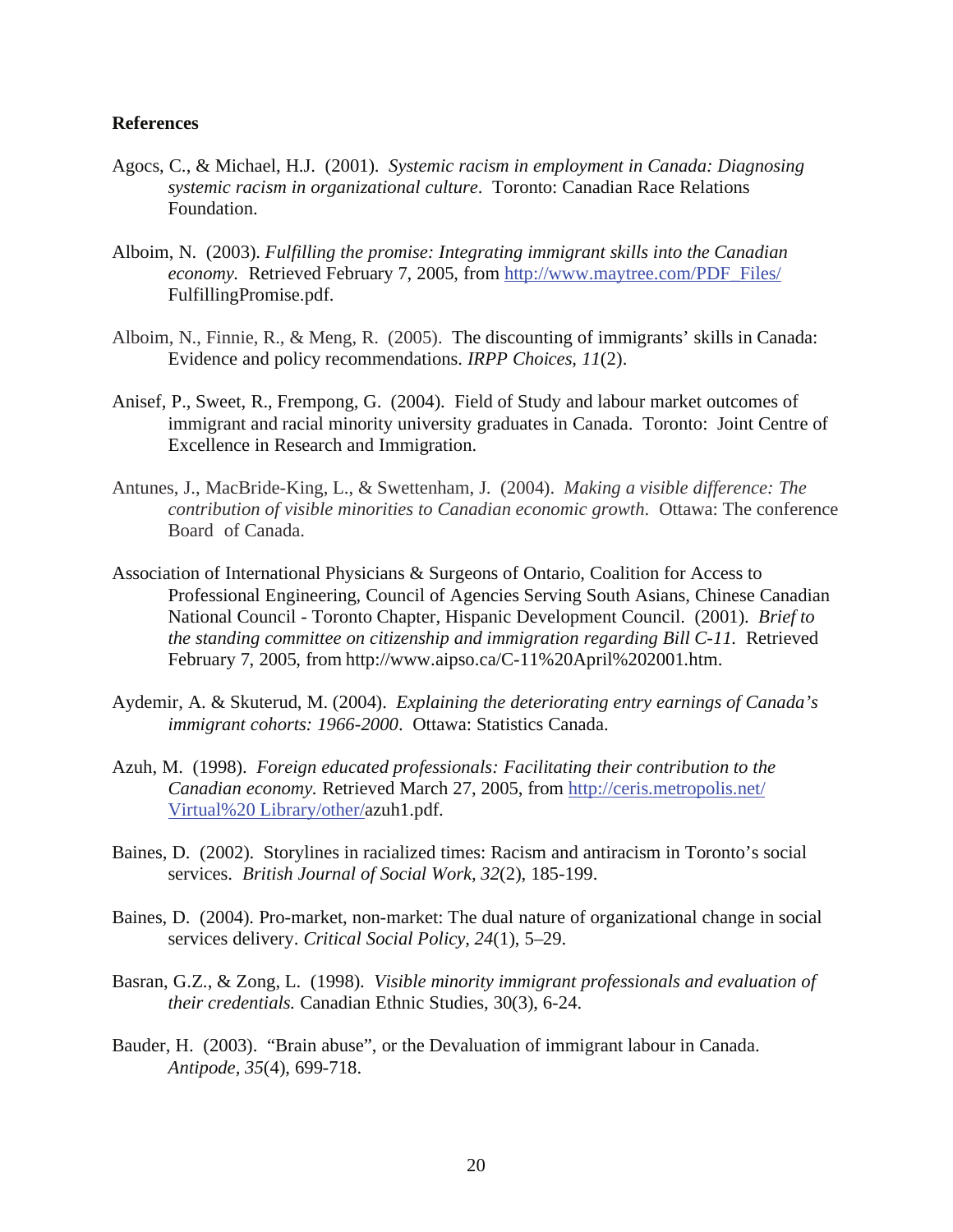- Beck, J. H., Reitz, J. G. & Weiner, N. (2002). *Addressing systemic racial discrimination in employment: the health Canada case and implications of legislative change.* Canadian Human Rights Commission. Retrieved June 6, 2006 http://ideas.repec.org/a/cpp/issued/v28y2002i3p373-394.html.
- Beyenne, D., Butcher, C., Joe, B., & Richmond, T. (1996). *Immigrant service agencies: A fundamental component of anti-racist social services.* In Carl E. James (Ed.), Perspectives on racism and human services sector: a case for change. Toronto: University of Toronto Press.
- Bloom, M., & Grant, M. (2001). *Brain gain: The economic benefits of recognizing learning credentials in Canada.* Ottawa: Conference Board of Canada.
- Brouwer, A. (1999). Immigrants need not apply. Caledon Institute of social policy. Evidence and policy Recommendations. *IRPP Choices, 11*(2).
- Buchanan, A., & O'Neill, M. (2001). *Inclusion in diversity: Finding common ground for organizational action. A deliberative dialogue guide*. Canadian Council for International Cooperation. Retrieved February 7, 2005, from www.ccic.ca.
- Canadian Association of Social Workers. (1994). *Social work code of ethics*. Ottawa: Canadian Association of Social Workers.
- Canadian Council for Refugees. (2000). *Report on systemic racism and discrimination in Canadian refugee and immigration policies*. Retrieved February 7, 2005, from http://www.web.net/~ccr/antiracrep.html#3.
- Canadian Intergovernmental Conference Secretariat. (2004a). *Ministers agree that immigration is key to Canada's future.* Retrieved February 7, 2005, from http://www.scics.gc.ca/cinfo04/830812004\_e.html.
- Canadian Intergovernmental Conference Secretariat. (2004b). *An immigration framework for Canada*. News Release. Retrieved February 7, 2005, from http://www.scics.gc.ca/ cinfo04/830829004\_e.html.
- Canadian Mental Health Association. (2002). Creating a culturally inclusive organization: A resource action guide. Toronto: The Canadian Mental Health Association.
- Canadian Task Force on Mental-Health Issues. (1988). *After the door has been opened: Mental health issues affecting immigrants and refugees in Canada*. Ottawa: Health and Welfare Canada.
- Centre for Research and Education and Human Services. (2005). *Towards a comprehensive labour market strategy for immigrants: Part 2 - Considerations for a new approach to funding and implementing immigrant employment initiatives*. Toronto: Policy Roundtable Mobilizing Professions and Trades.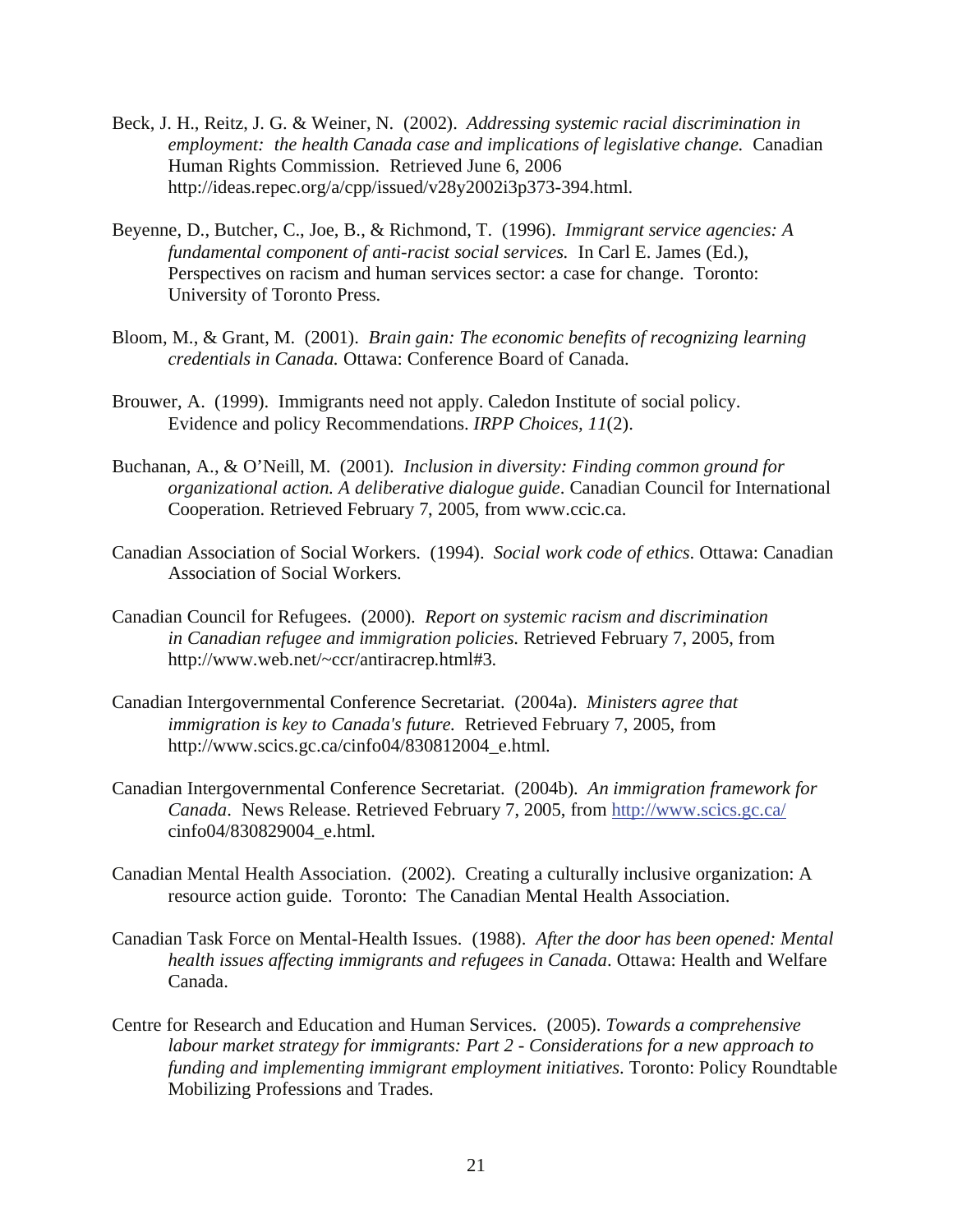- Cernetig, M., & Keung, N. (2005, March 27). Turning tail Canada's immigration exodus: Some of our brightest prospects for the future Chinese immigrants with language skills and superb educations are returning to China and finding the future that eluded them here. *Toronto Star*, pp.A.06.
- Chui, T. (2003). *Longitudinal survey of immigrants to Canada: Process, progress and prospects.* Ottawa: Statistics Canada.
- Citizenship and Immigration Canada. (2005). *Enhanced language training agreement helps internationally educated newcomers in Ontario*. Retrieved March 27, 2005, from http://www.cic.gc.ca/english/press/05/esl-ontario.html.

City of Toronto, (2005). *City of Toronto grant programs 2005: Access and equity grant program. Guidelines and criteria*. Retrieved March 27, 2005, from http://www.toronto.ca/diversity/grants/pdf/2005\_guidelines\_criteria.pdf

.

- Cornish, M., McIntyre, E., & Pask, A. (2000). Strategies for challenging discriminatory barriers to foreign credential recognition. C*anadian Labour and Employment Law Journal, 8(1)*.
- Creegan, C., Colgan, F., Charlesworth, R., & Robinson, G. (2003). Race equality policies at work: Employee perceptions of the 'implementation gap' in a UK local authority . *Work, Employment and Society, 17*(4), 617-640.
- D'Alessandro, D. (2004). *An open letter to Prime Minister Paul Martin*. Toronto Region Immigrant Employment Council. Retrieved February 2005, from http://www.triec.ca/ initiatives/LetterPMFull.htm.
- Department of Canadian Heritage. (2005). Canada's action plan against racism: A Canada for all. Retrieved March 27, 2005, from http://www.pch.gc.ca/multi/plan\_action\_plan/ pdf/action\_long\_e.pdf.
- Department of Justice Canada. (1995). *Employment Equity Act (1995, c.44)*. Retrieved May 9, 2005, from http://laws.justice.gc.ca/en/E-5.401/index.html.
- Drieger, L. (2001). Changing visions in ethnic relations. *Canadian Journal of Sociology, 26*(3), 421- 452.
- ENVIRONICS Research Group. (2004). *Bringing employers into the immigration debate: Survey of Canadian employers and human resource managers*. Ottawa: The Public Policy Forum.
- Frenette, M. & Morissette, R. (2003). *Will they ever converge? Earnings of immigrant and Canadian-born workers over the last two decades.* Ottawa: Statistics Canada.

Galabuzi,G.-E., & Labonte, R. (2002). Social inclusion as a determinant of health. Retrieved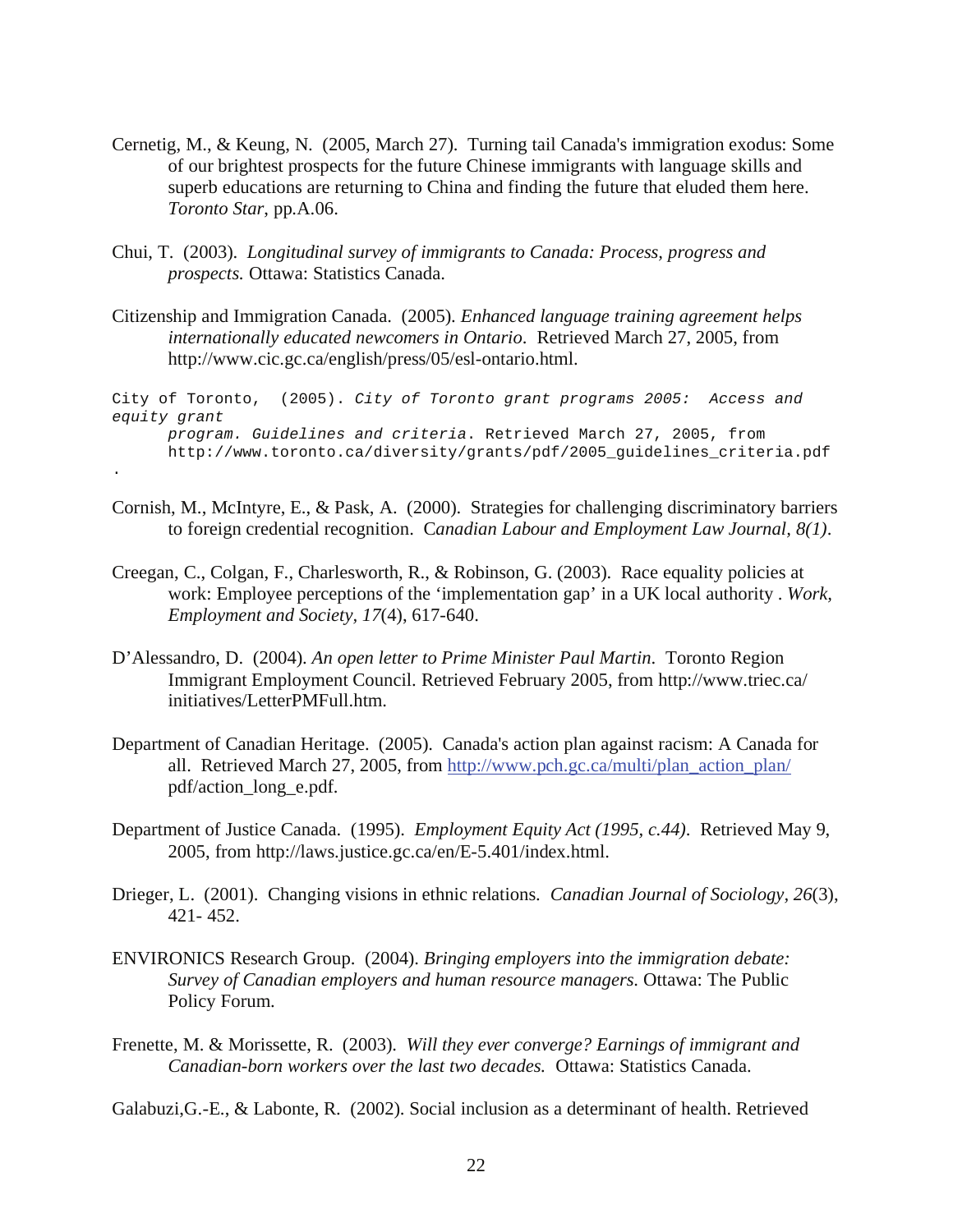March 26, 2005, from http://www.phac-aspc.gc.ca/ph-sp/phdd/pdf/overview implications/03\_inclusion\_e.pdf.

Government of Ontario. (2005). *Opening doors: An investment in prosperity. Welcoming internationally educated individuals into Ontario's workforce.* Retrieved February 7, 2005, from http://www.edu.gov.on.ca/eng/document/reports/ getresults/getresults.pdf.

Graham, H. (2001). *Foreign educated healthcare professional project.* Toronto: Access Alliance Multicultural Community Health Centre.

- Hagey, R. H., Choudhry, U., Guruge, S., Turrittin, J., Collins, E., & Lee, R. (2001). Immigrant nurses' experience of racism. *Journal of Nursing Scholarship, 33*(4), 389-394.
- Harvey, E.B., Siu, B., & Reil K. D.V. (1999). Ethnocultural groups, period of immigration and socioeconomic situation. *Canadian Ethnic Studies, 31*(3), 95-104.
- Hum, D., & Simpson, W. (2002). Do immigrants catch up economically? *Policy Options*, 47- 50.
- Hyde, C. A. (2004). Multicultural development in human services agencies: Challenges and solutions. *Social Work,49*(1), 7-16.
- Hyde, C. A., & Hopkins, K. (2004). Diversity climates in human service agencies: An exploratory assessment. *Journal of Ethnic & Cultural Diversity in Social Work, 13*(2), 25-43.
- Jackson, A. (2001). Poverty and racism. *Perception, 24*(4).
- James, R. (2005a, March 25). Challenges loom in the new Canada. *Toronto Star*, pp.B.02.
- James, R. (2005b, March 28). Newcomers need hospitality. *Toronto Star*, pp.B.04.
- JobStart and Skills for Change. (2001). *Access for foreign-educated IT professionals: An exploration of systemic barriers to employment*. Toronto: Department of Canadian Heritage.
- Kanee, M., & Silvera, J. (2004). *Diversity health practitioners network tools and tips: A working session in diversity implementation*. Presentation, November 5, 2004.
- Keung, N. (2005, March 26). Skilled hands, empty stomachs. *Toronto Star*, pp.B.02.
- Kunz, J., Milan, A., & Schetagne, S. (2000). *Unequal access: A Canadian profile of racial differences in education, employment and income*. Toronto: Canadian Race Relations Foundation.

Lateline News. (2004). *Immigrant professionals say Canada offers false hope.* Retrieved March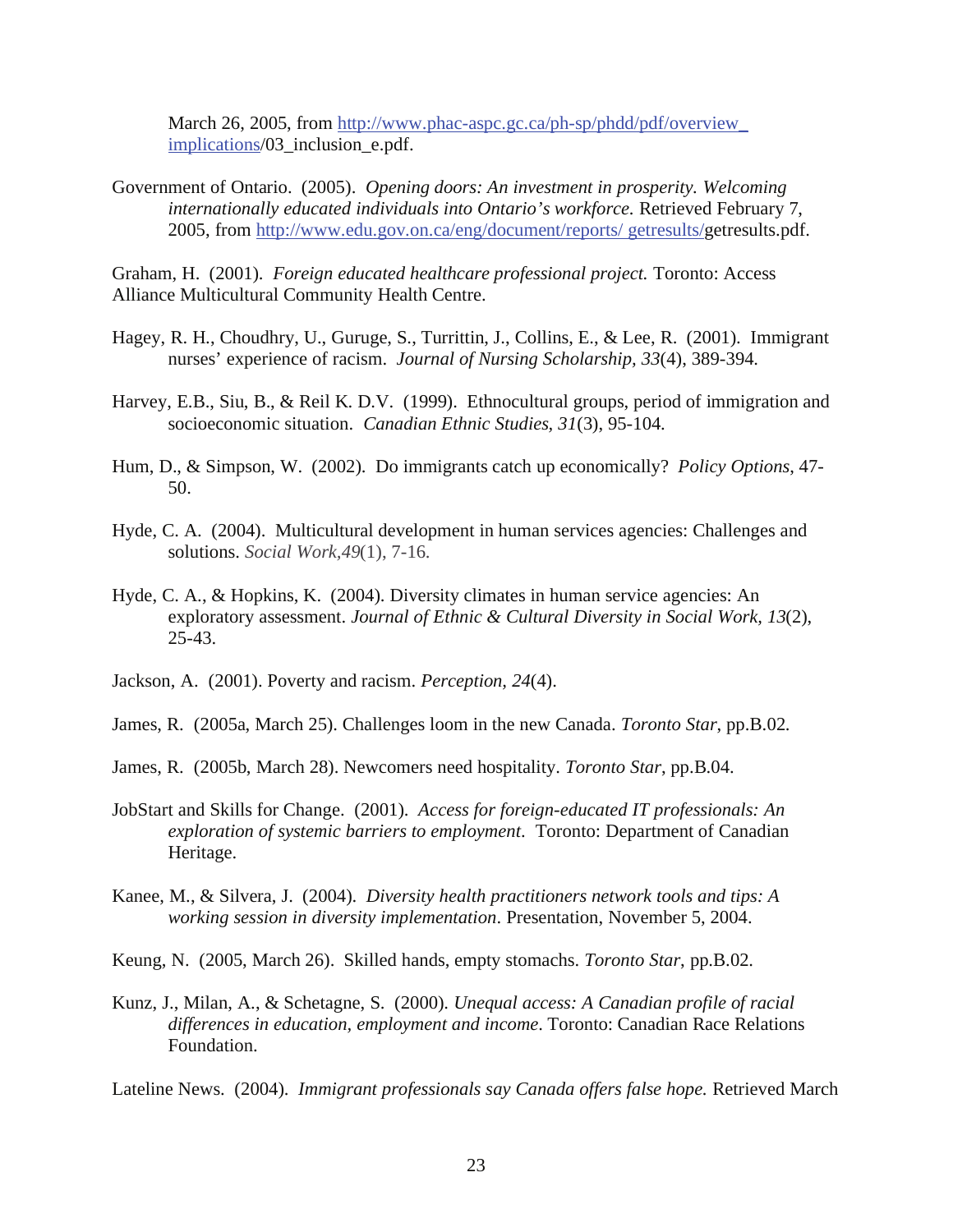27, 2005, from http://dailynews.muzi.com/ll/english/1338121.shtml.

- Li, P.S. (2000). Earnings disparities between immigrants and native-born Canadians. *Canadian Review of Sociology and Anthropology, 37*(3), 289-311.
- MacBride-King, J.L., & Benimadhu, P. (2004). *Toward maximizing the talents of visible minorities: Potential, performance and organizational practices*. Ottawa: The Conference Board of Canada.
- Mata, F. (1999). The non-accreditation of immigrant professionals in Canada: Societal dimensions of the problem. Retrieved March 25, 2005, from http://www.pch.gc.ca/progs/ multi/societal/content\_e.cfm.
- Merchant, V. (2004). The new face of work. *Canadian Business,* pp.37-42.
- Miller, A.C. (2002). Changing the face of the organization: Addressing the challenges of work in a multi-ethnic society. *Journal of Family Therapy, 24*(1), 70-84.
- Minister of Industry. (2005). *Population projections of visible minority groups: Canada, provinces and regions. 2001-2017.* Ottawa: Statistics Canada.
- Ministry of Training, Colleges and Universities. (2002). *The facts are in! A study of the characteristics and experiences of immigrants seeking employment in regulated professions in Ontario*. Toronto: Ontario Ministry of Training, Colleges and Universities.
- National Anti-Racism Council Of Canada. (2002). *Racial discrimination in Canada: The status of compliance by the Canadian government with the international convention on the elimination of all forms of racial discrimination*. Retrieved March 23, 2005, from www.narcc.ca.
- National Organization of Immigrant and Visible Minority Women in Canada. (1999). *Recognition and accreditation of foreign qualifications: Case studies of the nursing, teaching and social work professions*.
- Ng, E., Wilkins, R., Gendron, F., & Berthelot, J. (2005). *Dynamics of immigrants' health and Canada: evidence from a national population health survey*. Ottawa: Statistics Canada.
- Nybell, L.M., & Gray, S.S. (2004). Race, place, space: Meanings of cultural competence in three child welfare agencies. *Social Work, 49* (1), 17-26.
- Ontario Healthy Communities Coalition. (2004). *Inclusive community organizations: A toolkit*. Retrieved March 27, 2005, from http://www.healthycommunities.on.ca/publications/ ICO/index.html.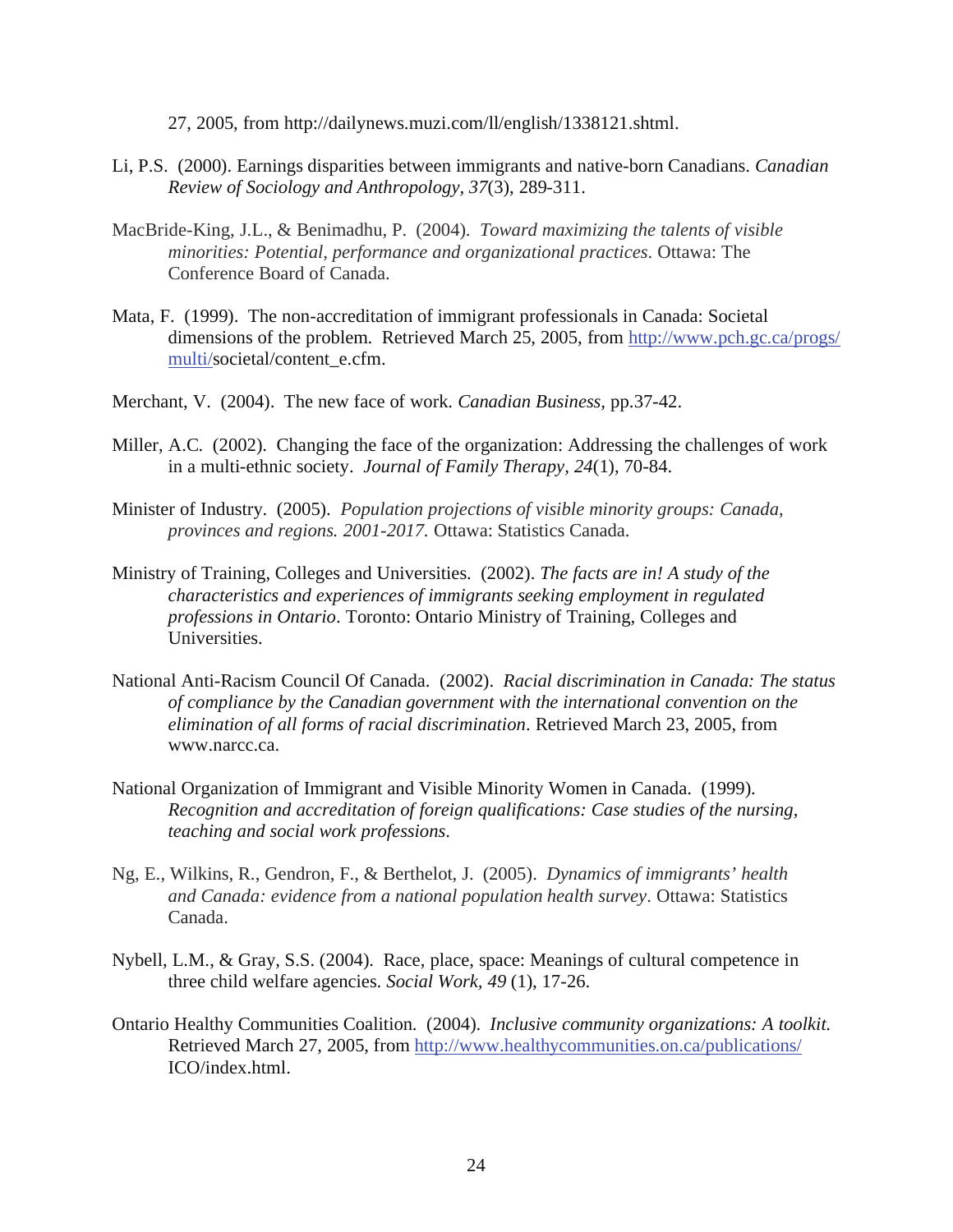- Ontario Regulators for Access. (2003). *Access to Ontario's regulated professions by international candidates: Research report & compendium of promising practices*. Retrieved March 27, 2005, from http://www.regulators4access.ca/html/reserchrptfin.pdf.
- Ontario Regulators for Access. (2004). *Business case: Rationale for improving access to professions by internationally educated and educated candidates.* Retrieved March 26, 2005, from http://www.regulators4access.ca/html/buscasemay04.pdf.
- O'Reilly, E. (2001). *Making career sense of labour market trends.* Retrieved March 27, 2005, from http://makingcareersense.org/INTROS/INTRO.HTM.

Picot, G., & Hou, F. (2003). *The rise in low income rates among immigrants in Canada.* Ottawa: Statistics Canada.

- Policy Roundtable Mobilizing Professions and Trades. (2004a). *In the public interest: Immigrant access to regulated professions in today's Ontario.* Toronto: PROMPT.
- Policy Roundtable Mobilizing Professions and Trades. (2004b). *Recasting equity: A conceptual framework.* Toronto: PROMPT.
- Policy Roundtable Mobilizing Professions and Trades. (2004c). *Towards a new approach to funding and implementing immigrant employment initiatives.* Toronto: PROMPT.
- R J Sparks Consulting Inc. (2001). *Settlement in the workplace: The settlement needs of employed newcomers.* Retrieved March 24, 2005, from http://atwork.settlement.org/ downloads/Settlement\_in\_the\_Workplace.pdf.
- Rahi, K.S. (2003). *An exploration of accreditation and employment issues related to internationally educated professionals and trades in York region: A private-sector employers perspective*. A project of York region neighborhood services. Toronto: York Region Neighbourhood Services.
- Reitz, J.G. (2001). Immigrant skill utilization in the Canadian labour market: Implications of human capital research. Retrieved March 27, 2005, from http://www.utoronto.ca/ ethnicstudies/Reitz\_Skill.pdf.
- Reitz, J.G. (2004). *The institutional context of immigration policy and immigrant skill utilization in Canada.* Conference Paper presented at "North American Integration: Migration, Trade and Security," organized by the Institute for Research on Public Policy.
- Reitz, J. G. (2005, February 9). Why we need mentors to tap immigrant skills. *The Globe and Mail*.
- Reitz, J.G., Sklar, S.M. (1997). Culture, race, and the economic assimilation of immigrants*. Sociological Forum, 12*(2), 233-288.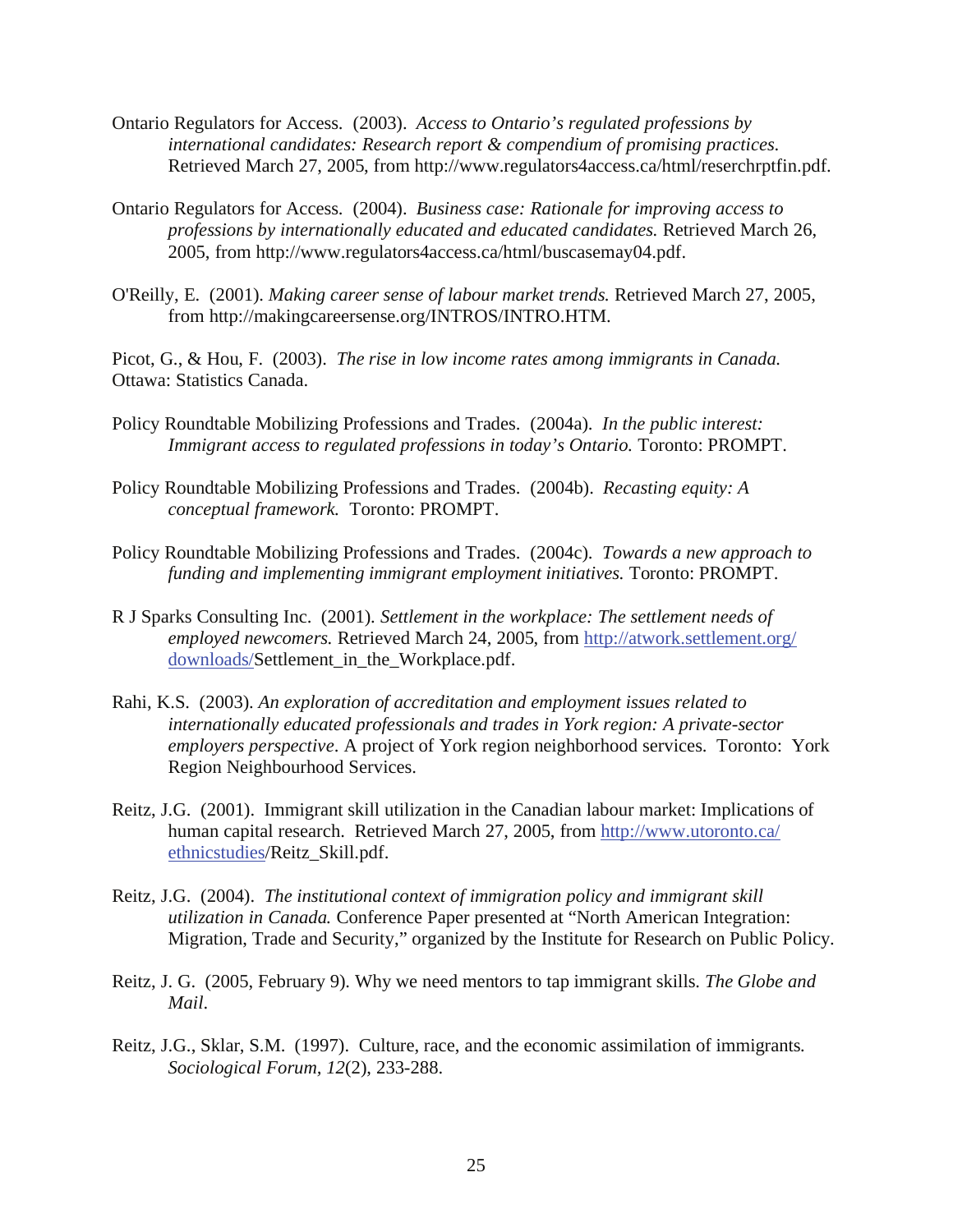- Russell, M.N., & White, B. (2002). Social worker and immigrant client experiences in multicultural service provision: Educational implications. *Journal of Social Work Education, 21*(6), 635-650.
- Sadiq, K.D. (2004). *The two-tier settlement system: A review of current newcomer settlement services in Canada.* Retrieved March 27, 2005, from http://ceris.metropolis.net /Virtual%20Library/other/CWP34\_Sadiq.pdf.
- Schellenberg, G. (2004). *Trends and conditions in census metropolitan areas: Immigrants in Canada's census metropolitan areas*. Ottawa: Statistics Canada.
- Shields, J. (2004). *No safe haven: Markets, welfare, and migrants*. Toronto: Joint Centre of Excellence for Research on Immigration and Settlement.
- Social Development Canada. (n.d). *Employment equity myths and realities*. Retrieved March 27, 2005, from http://www.sdc.gc.ca/asp/gateway.asp?hr=/en/lp/lo/lswe/ we/publications/mr/myths\_realities.shtml&hs=wzp#preface.
- Statistics Canada. (2003). *Canada's ethnocultural portrait: The changing mosaic.* Retrieved March 28, 2005, from http://www12.statcan.ca/english/census01/products/analytic/ companion/etoimm/pdf/96F0030XIE2001008.pdf.
- Statistics Canada, (2005a). *The People: Visible minorities*. Retrieved March 27, 2005, from http://142.206.72.67/02/02e/02e\_008e\_e.htm.
- Statistics Canada. (2005b). *The People: Equity Groups*. Retrieved March 27, 2005, from http://142.206.72.67/02/02e/02e\_008d\_e.htm.
- Stephenson, M., Rondeau, G., Michaud, J.C., & Fiddler, S. (1996). *In critical demand: Social work in Canada.* Retrieved March 27, 2005, from http://www.socialworkincanada. org/pdf/vol1\_en/toc\_en.pdf.
- Teelucksingh, C., & Galabuzi, G.-E. (2005). *Working precariously: The impact of race and immigrants status on employment opportunities in Canada*. Retrieved May 16, 2005, from http://www.crr.ca/divers-files/en/publications/reports/publWorkingPrecariously.pdf.
- The Conference Board of Canada. (2004). *The voices of visible minorities: Speaking out on breaking down barriers.* Ottawa: The Conference Board of Canada.
- The Conference Board of Canada. (2005). *Business-critical: Maximizing the talents of visible minorities - An employer's guide.* Ottawa: The Conference Board of Canada.
- The Standing Committee on Citizenship and Immigration. (2003). *Settlement in integration: A sense of belonging. "feeling at home".* Retrieved February 7, 2005, from http://www.parl.gc.ca.